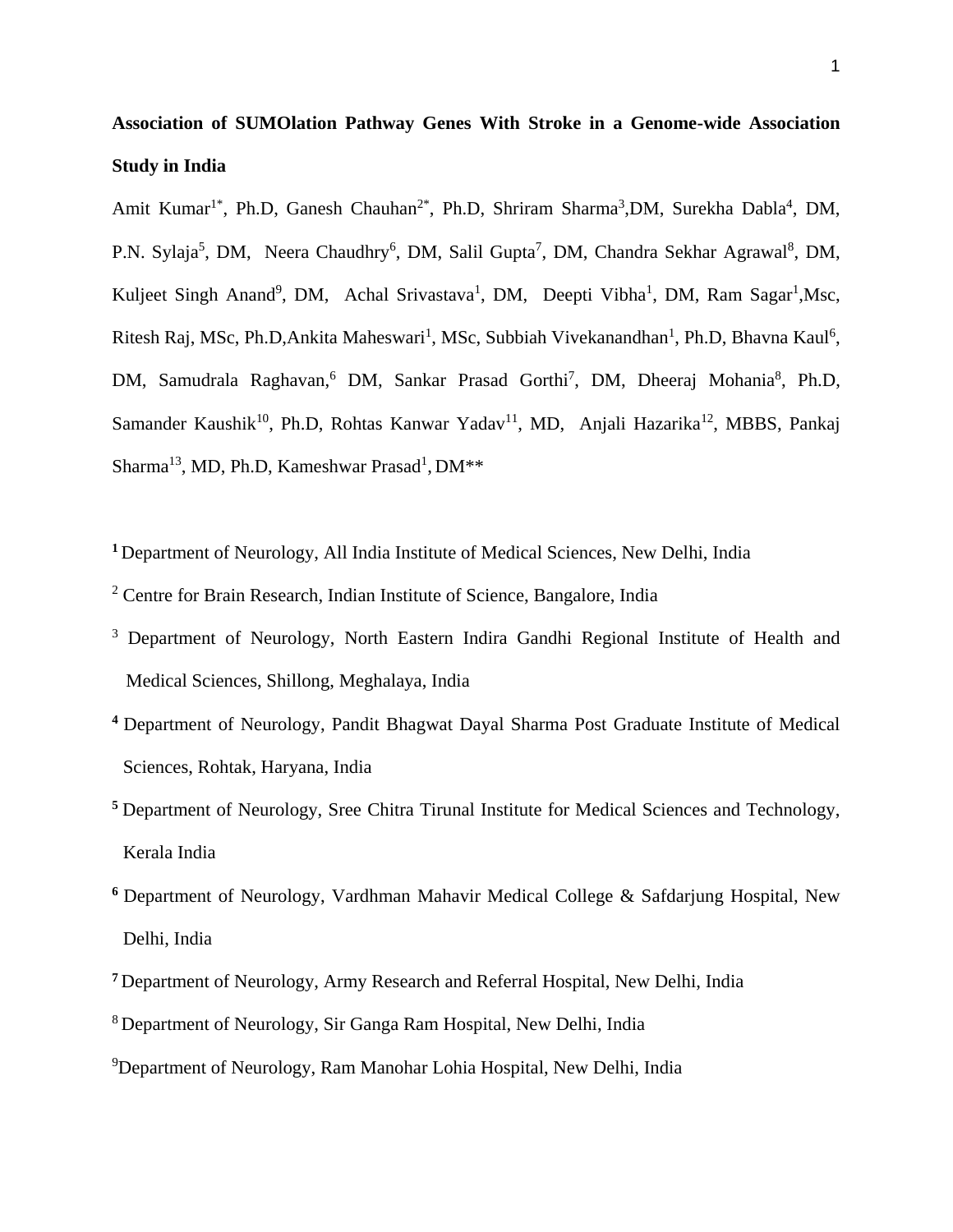- **<sup>10</sup>**Centre for Biotechnology, Pandit Bhagwat Dayal Sharma Post Graduate Institute of Medical Sciences, Rohtak, Haryana, India
- **<sup>11</sup>**Department of Radiology, Pandit Bhagwat Dayal Sharma Post Graduate Institute of Medical Sciences, Rohtak, Haryana, India
- **<sup>12</sup>** Department of Blood Bank, Cardio Neuro-Centre, All India Institute of Medical Sciences, New Delhi, India

**<sup>13</sup>**Institute of Cardiovascular Research, Royal Holloway, University of London

## **Corresponding Author**

Kameshwar Prasad\*\*

Professor, Department of Neurology

All India Institute of Medical Sciences, Ansari Nagar

New Delhi-110029, India

Ph: +91-11-26594013 (office), 9868350484 (mobile)

Email: [drkameshwarprasad@gmail.com](mailto:drkameshwarprasad@gmail.com)

Subtitle: Indian Stroke GWAS

Word counts for Abstract: 250 [max 250]

Word counts for Introduction: 246 [max 250]

Word counts in main text: 3,412 [max 4,500]

Character count in title: 127 [max 140 characters]

Number of References: 26 [max 50]

Supplementary data: Tables -17, figures-10 and text-1

Number of tables and figures: 3 tables and 3 figures [max 7 items in total]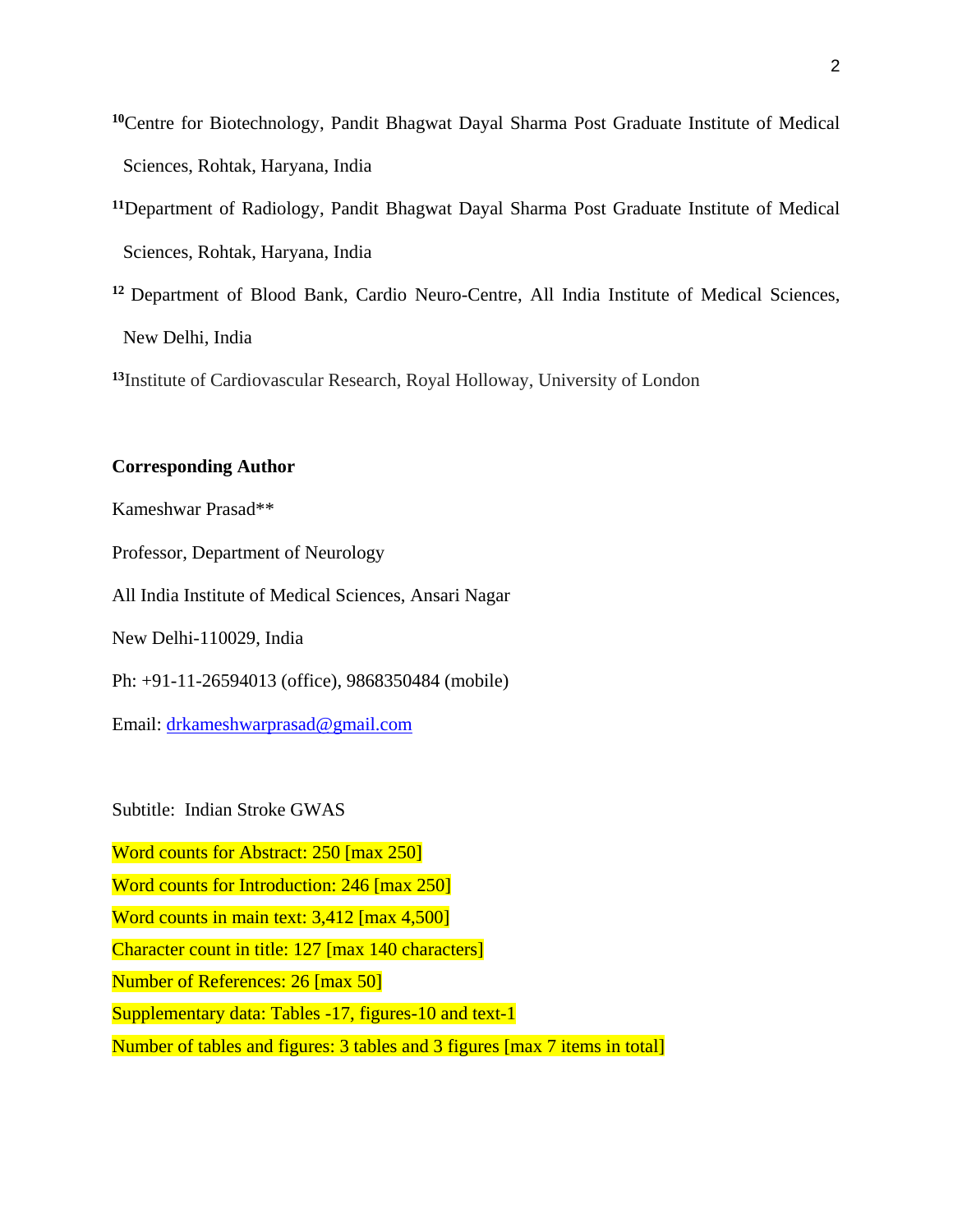**Statistical Analyses:** GWAS statistical data analyses were conducted by Dr. Amit Kumar, Scientist-D, Department of Neurology, All India Institute of Medical Sciences, New Delhi and Dr. Ganesh Chauhan, Assistant Professor, Centre for Brain Research, Indian Institute of Science, Bangalore, India. Epidemiological data analysis was completed by Dr. Amit Kumar, Scientist-D, Department of Neurology, AIIMS, New Delhi

**Search terms**: India, South Asians, stroke, genetics, GWAS

**Disclosures:** All authors declare no disclosures

**Funding :** Department of Biotechnology, Government of India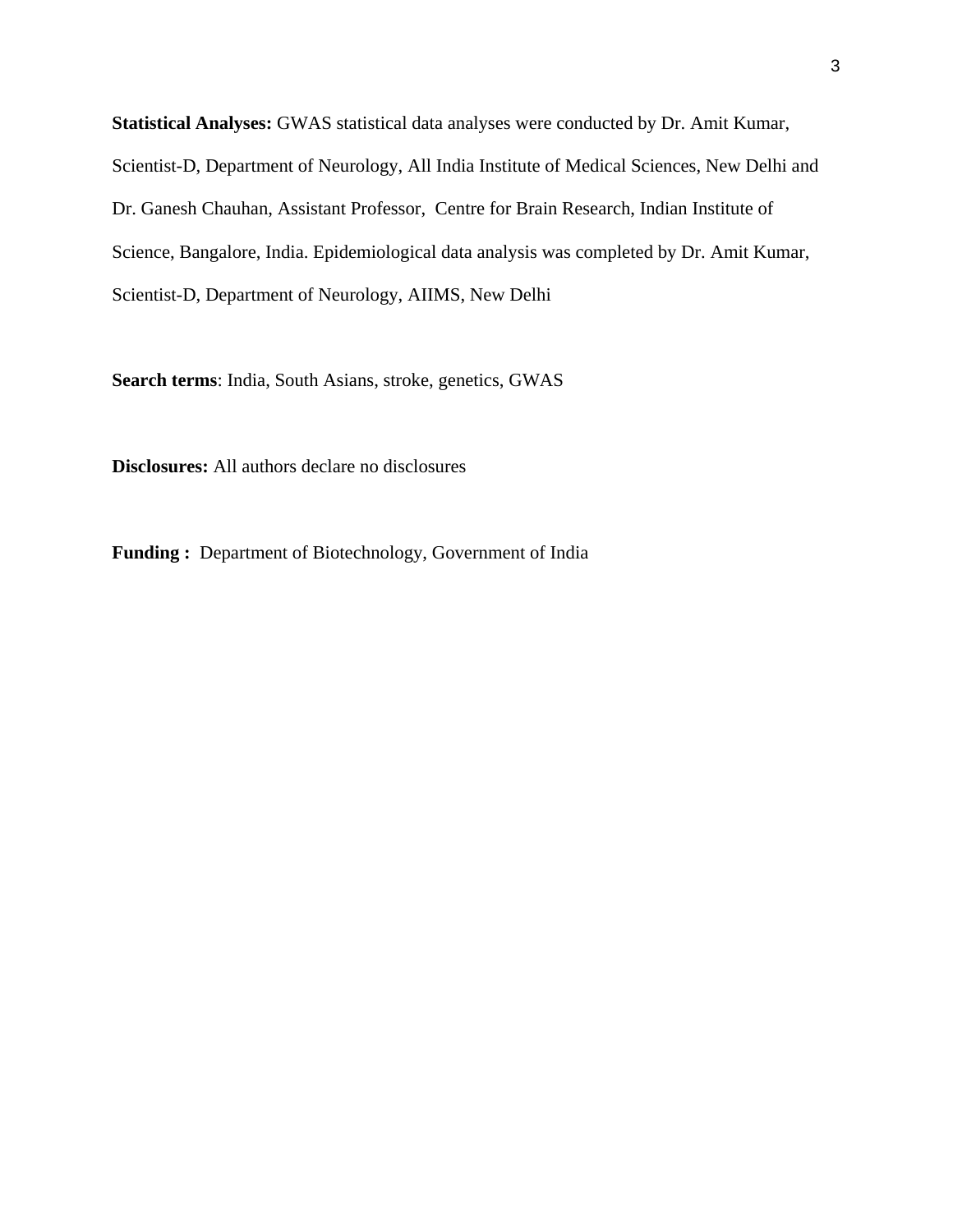## **Abstract**

*Objective*: To undertake a genome wide association study (GWAS) to identify genetic variants for stroke in South Indians.

*Methods*: In a hospital-based case-control study, eight teaching hospitals in India recruited 4,088 subjects including 1,609 stroke cases. Imputed genetic variants were tested for association with stroke subtypes using both single variant and gene-based tests. Association with vascular risk factors was performed using logistic regression. Various databases were searched for replication, functional annotation, and association with related traits for novel loci identified. Status of candidate genes previously reported in Indian population was checked.

*Results*: We report association of vascular risk factors with stroke, similar to previous reports, and show modifiable risk factors like hypertension, smoking, and alcohol consumption having the highest effect. Single marker-based association revealed two loci for cardioembolic stroke (1p21 and 16q24), two for small vessel disease stroke (3p26 and 16p13), and four for hemorrhagic stroke (3q24, 5q33, 6q13 and 19q13) at  $P \le 5 \times 10^{-8}$ . The index SNP of 1p21 is an eQTL (P<sub>lowest</sub>=1.74×10<sup>-58</sup>)for *RWDD3* involved in SUMOlation and is associated with platelet distribution width  $(1.15\times10^{-9})$  and 18-carbon fatty acid metabolism  $(P=7.36\times10^{-12})$ . In genebased analysis we identified three genes (*SLC17A2*, *FAM73A & OR52L1*) at P<2.7×10<sup>-6</sup>. 11 of 32 candidate gene loci studied in Indians replicated (P<0.05) and 21 of 32 loci identified through previous GWAS replicated based on directionality of effect.

*Conclusions*: This first GWAS of stroke in Indians identified novel loci and replicated previously known loci. For the first time genetic variants in the SUMOlation pathway which has been implicated in brain ischemia were identified.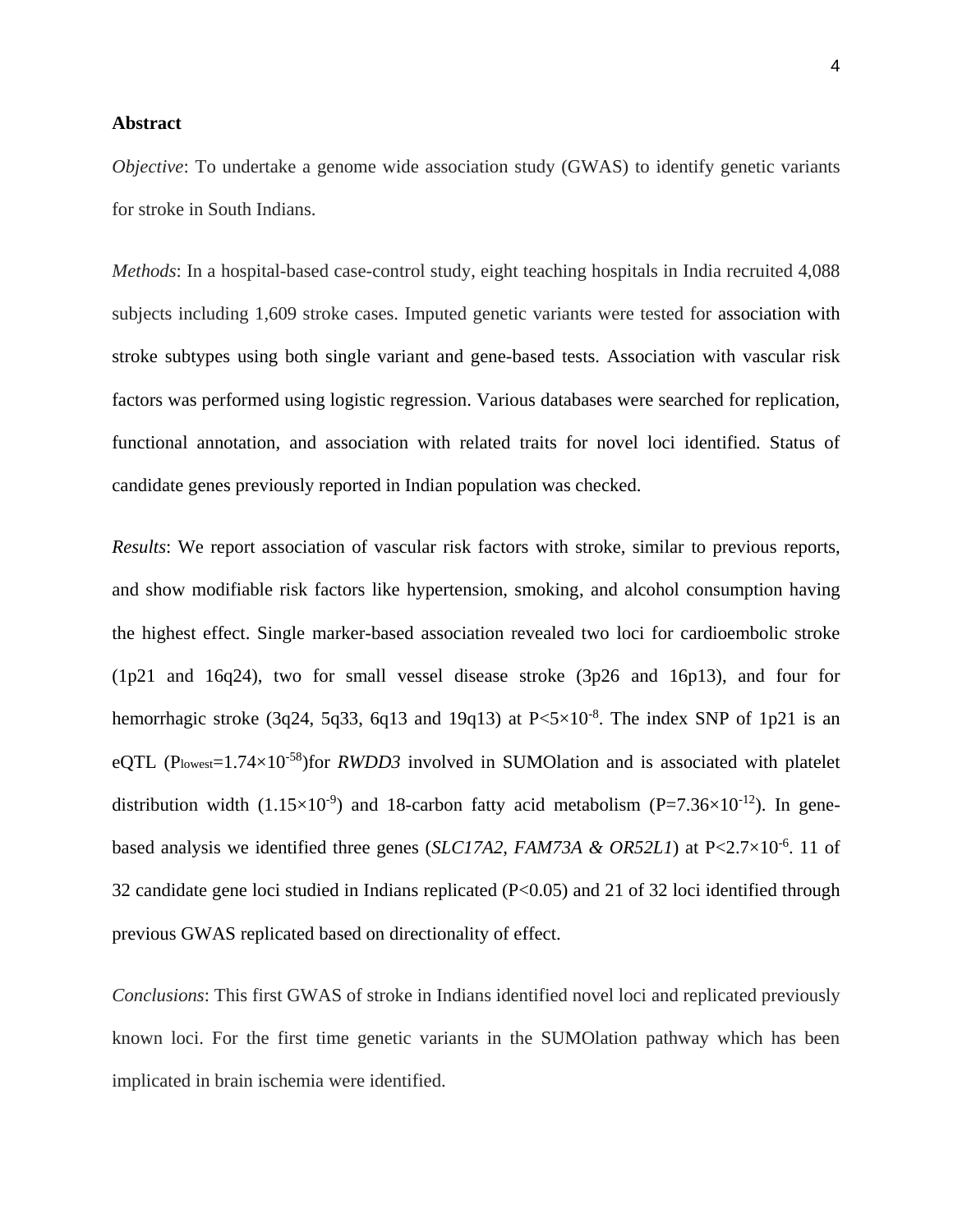## **Introduction**

The burden of stroke as the second leading cause of death and the leading cause of long-term disability is being felt all over the world, especially in parts of South Asia including India, home to  $20\%$  of the worlds' stroke population.<sup>1</sup> The etiology of stroke is multifactorial and includes both genetic and environmental factors.<sup>2</sup> Understanding the genetic risk factors for stroke could give rise to new biological pathways important for new treatment and preventive options. To date GWAS is the most effective way for gene discovery when it comes to complex disorders like stroke.<sup>3</sup> A large number of GWAS and their meta-analysis has been conducted for stroke and revealed ~40 loci.<sup>3</sup> However, with the exception of a few studies, the majority of the subjects in stroke GWAS are of European origin. It has been suggested that such scenarios could lead to health disparities later as many of the findings based on Europeans are not transferable to populations of other ethnicities.<sup>4</sup> GWAS of stroke from India are completely lacking.<sup>5</sup> The I[ndia](https://www.zotero.org/google-docs/?1OrK2J)n population of 1.35 billion people with a rich diversity of ethnic groups and ancestral populations with large founder effects and distinct genetic architecture in terms of allele frequency and linkage disequilibrium blocks offer tremendous opportunities for genetic studies.<sup> $6-9$ </sup>

In this first large-scale GWAS of stroke from India, we also study association with vascular risk factors and check the status of previous stroke GWAS loci and candidate genes studied in Indians.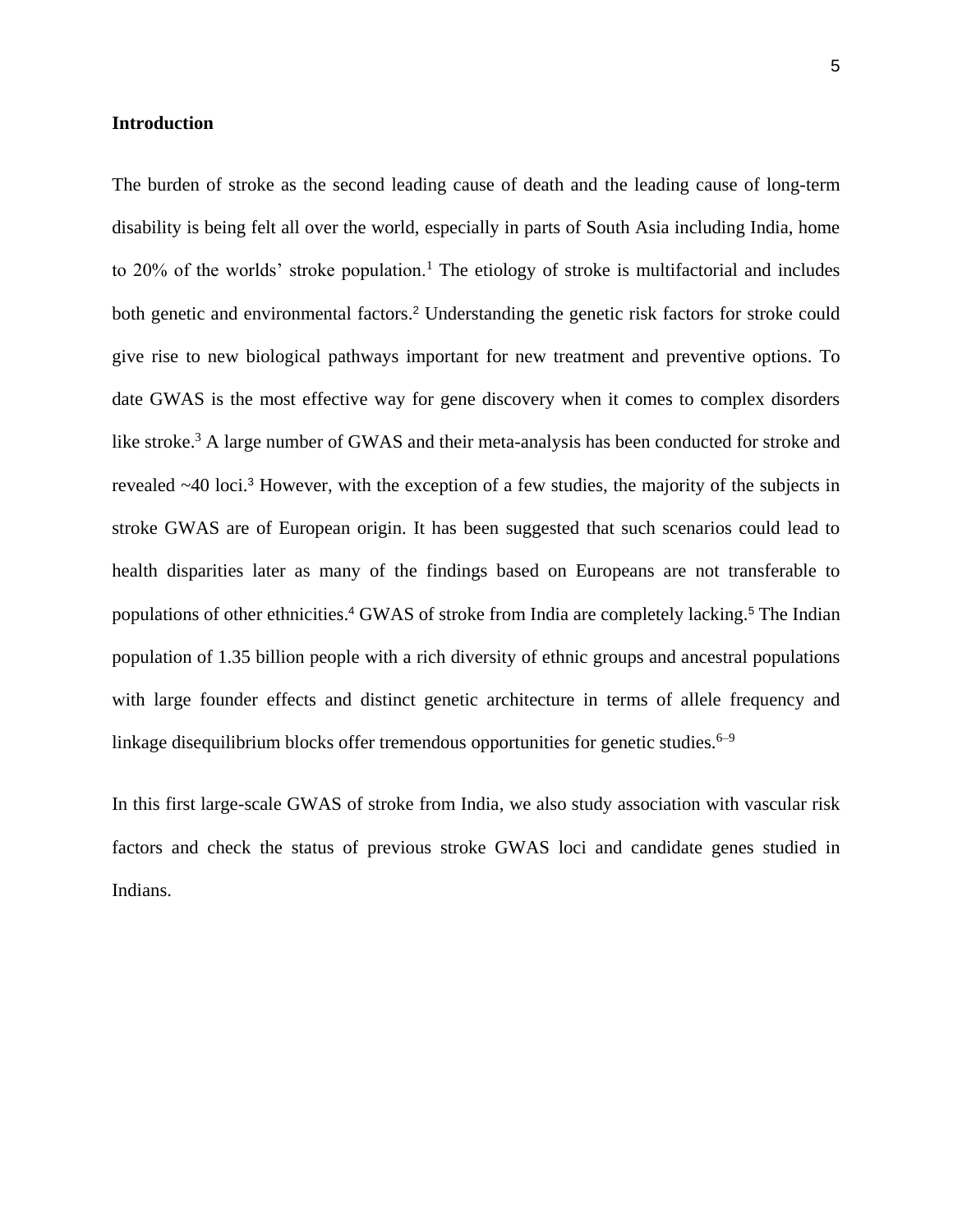#### **Materials & Method**

## *Subject Recruitment*

This study involved a multi-centric hospital-based case-control design. Eight teaching hospitals from different parts of India recruited phenotypically well-characterized stroke cases and ethnically matched controls (**figure e-1 and appendix e-1**). Stroke was diagnosed using guidelines set by the World Health Organization, by trained Neurologists, and was primarily of vascular origin. Eligibility criteria included age 18 to 85 year, both sexes with a history of stroke ever in life, Indian ancestry, and absences of any major neurological disorders (Epilepsy, Parkinson disorder, Alzheimer Disease, Multiple Sclerosis, Brain Tumor, etc.). In total 4088 subjects were recruited which included 1609 stroke cases and 2479 controls. Stroke free status was assessed by a well-validated questionnaire.<sup>[6](https://www.zotero.org/google-docs/?uL5rds)</sup> Ethnically matched subjects diagnosed as stroke free using this questionnaire and no history of any serious neurological disorder were recruited as controls. Each centre recruiting the stroke cases recruited its respective control subjects. Detailed demographic characteristics of the case and control subjects are presented in **table 1 and table e-1**. The study protocol was approved by the ethics committees of the respective participating institutions and signed informed consent was obtained from the subjects before enrolling them into the study.

#### *Power of the study*

We estimated the power of the study at GWAS significance levels of  $P=5\times10^{-8}$  and assuming a population risk of 10% to detect an Odds Ratio(OR) in the range of 1.1 to 2.0 and allele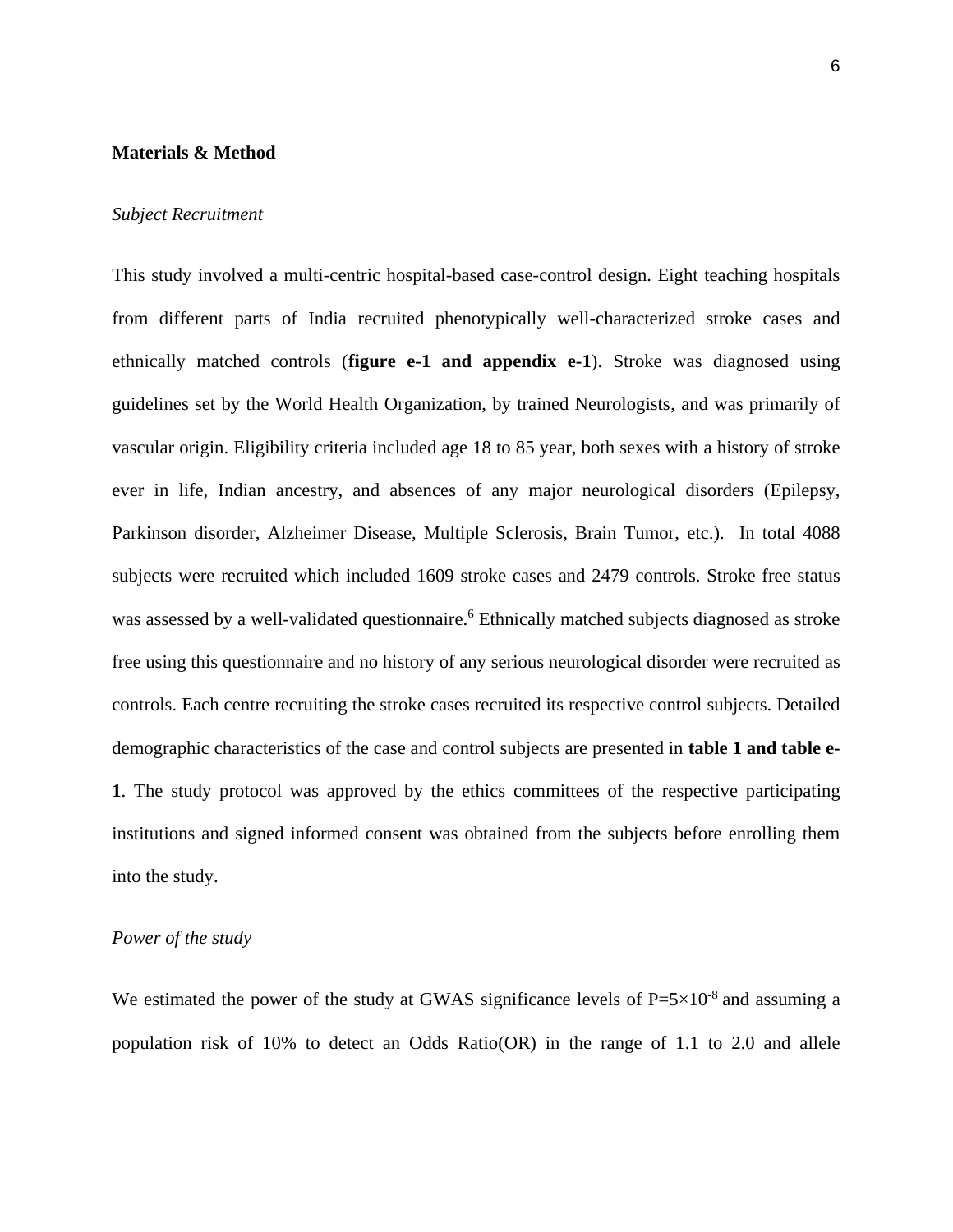frequency ranges of 0.01 to 0.50 using Quanto version 1.2.4 [\(https://preventivemedicine.usc.edu/download-quanto/\)](https://preventivemedicine.usc.edu/download-quanto/) (**figure e-2**).

#### *Genome wide genotyping*

Genome wide genotyping was performed on an Illumina platform using the genome screen array (GSA) version 2.0 (with additional multi-disease content, GSA-MD), which comprise of  $\sim$ 750,000 markers. Intensity data files (IDAT) were imported into Illumina's GenomeStudio software (https://www.illumina.com/techniques/microarrays/array-data-analysis-experimentaldesign/genomestudio.html) for Intensity normalization, scaling, offset estimation followed by SNP clustering, genotype assignment and calling. Initial quality control was performed based on Illumina designed QC probes (sample independent and sample dependent) to assess experiment and sample quality. For association analysis cluster files generated from GenomeStudio were used to convert IDATfiles to variant call format (VCF) files using Illumina's GTCtoVCF tool (https://github.com/Illumina/GTCtoVCF). Individual VCF files were merged using bcftools (http://samtools.github.io/bcftools/bcftools.html) to create a single project level VCFfile. Emphasis was on getting a VCFfile rather than the usual PLINK format (https://www.coggenomics.org/plink2) .ped and .map file, which is the default option in GenomeStudio, as allele coding in VCFfiles are as per the reference genome on the positive strand and allele coding are not omitted for variants were the alternate allele was not observed. With the availability of multiple tools designed to interrogate large VCFfiles being generated through large sequencing projects in a very short duration of time, VCFformat (https://gatk.broadinstitute.org/hc/enus/articles/360035531692-VCF-Variant-Call-Format) has become a popular choice.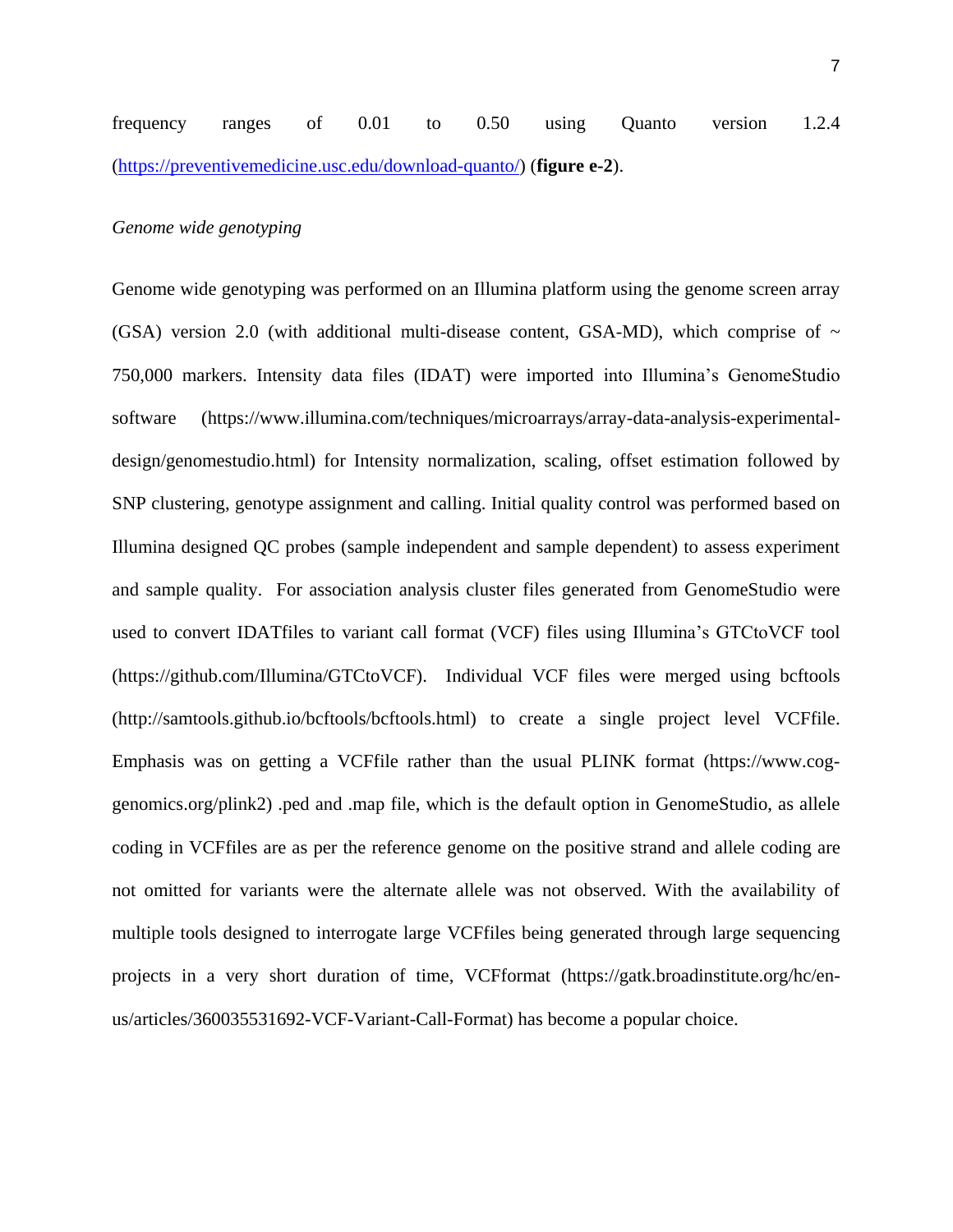All marker and sample quality checks were carried out mainly using bcftools and plink2 unless mentioned otherwise. We implemented a stringent marker quality check and included only variants with genotype call rate >95%, deviation from Hardy Weinberg equilibrium (HWE) Pvalue  $>1\times10^{-5}$ ), minor allele frequency (MAF)  $>0.01$ , biallelic markers, autosomal and Xchromosome markers. Both single nucleotide polymorphisms and short insertion and deletion were included for association analysis. After this first round of marker quality check, we were left with 399,541 markers. The number of marker failing quality checks in the various categories is mentioned in Supplementary Table 2, major loss of markers was due to the presence of nonpolymorphic and very low-frequency markers (34.71%) in this Indian population due to the nature of the chip design to capture variants which could be specific to populations across the world (**table e-2**).

During sample quality check we excluded samples with call rate <95%, heterozygosity beyond ±3SD, genotype, and pedigree gender mismatch. Markers were pruned using the "--indeppairwise 50 5 0.2" function of PLINK to retain only markers with r2<0.2 in a window size of 50 markers and slide of 5 markers per window. Pruned markers were used to ascertain cryptic relatedness using the "--genome" function in PLINK and among the pairs of duplicated samples "PI\_HAT" values  $> 0.6$ , only one of the samples with the highest call rate was retained. These samples with LD pruned list of markers were used to perform principal components analysis (PCA) using FastPCA function implemented in EIGENSOFT version 7.2.1 (https://www.hsph.harvard.edu/alkes-price/software/) and the samples were projected upon the samples of the 1000 Genomes project using the first two PCA and PCA outliers were excluded. The sample quality check was blinded to the disease status of the subject. The number of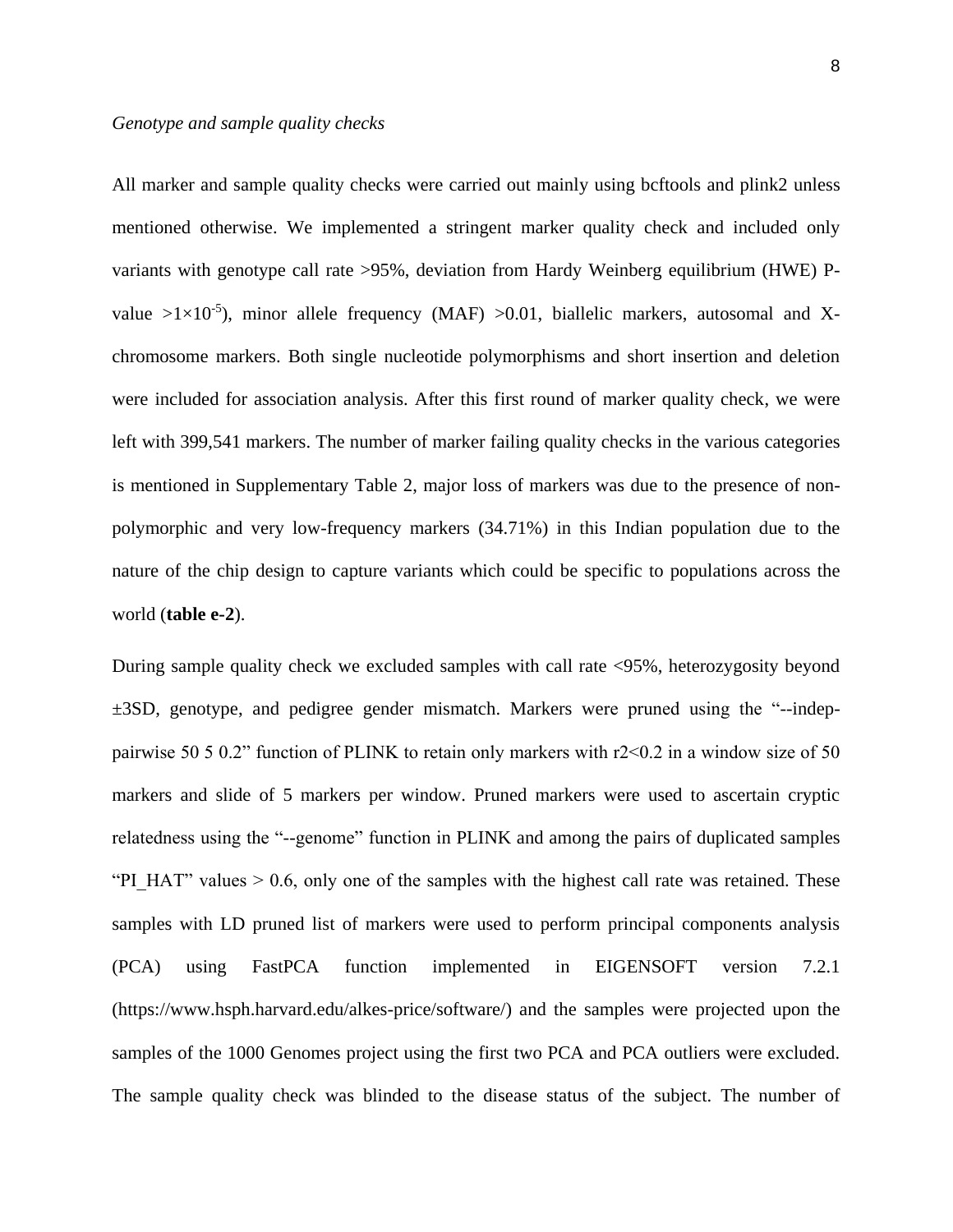samples excluded at the various stages is listed in **table e-3**. Post sample quality checks, the marker quality check was repeated (round 2) due to a change in the number of subjects. Statistics like call rate, MAF, and HWE P-value were recalculated, which led to exclusion of 4,286 markers, leaving us in total 395,255 good quality genotyped markers (**table e-2**).

#### *Imputation*

Imputation was carried out using the TOPMed reference panel (Version R2 on GRC38). Wholegenome sequencing data of 97,256 individuals was available in this version of the reference panel. Genotypes were on the positive strand and allele checks were made along with other QC as suggested (https://topmedimpute.readthedocs.io/en/latest/) prior to submission of genotypes for imputation. Phasing and imputation were carried out on the TOPMed imputation server [\(https://imputation.biodatacatalyst.nhlbi.nih.gov/index.html#!](https://imputation.biodatacatalyst.nhlbi.nih.gov/index.html)). Analysis of the imputed genotypes was restricted to variants with MAF>0.01 and imputation quality >0.7.

## *Association analysis and Functional annotation*

Association analyses with stroke and its subtypes were performed using the fast GWA function in GCTA tool that employs the generalized mixed model. The use of generalized mixed models has been shown to be useful to account for relatedness and residual population stratifications using PCs. We used the first 10 PCs as covariates to remove any residual population stratification. Age and gender were also used as covariates when performing association analysis. We calculated effective allele count as 2×MAF-cases×N-cases×imputation-quality and reported association analysis of only variants with effective allele count >10. Such an effective allele count restricts association analysis to only situations where at least 10 counts of good imputation quality minor allele are observed in cases, thereby ruling out false positives due to rare variants. We performed gene-based tests using the MAGMA tool as implemented in FUMA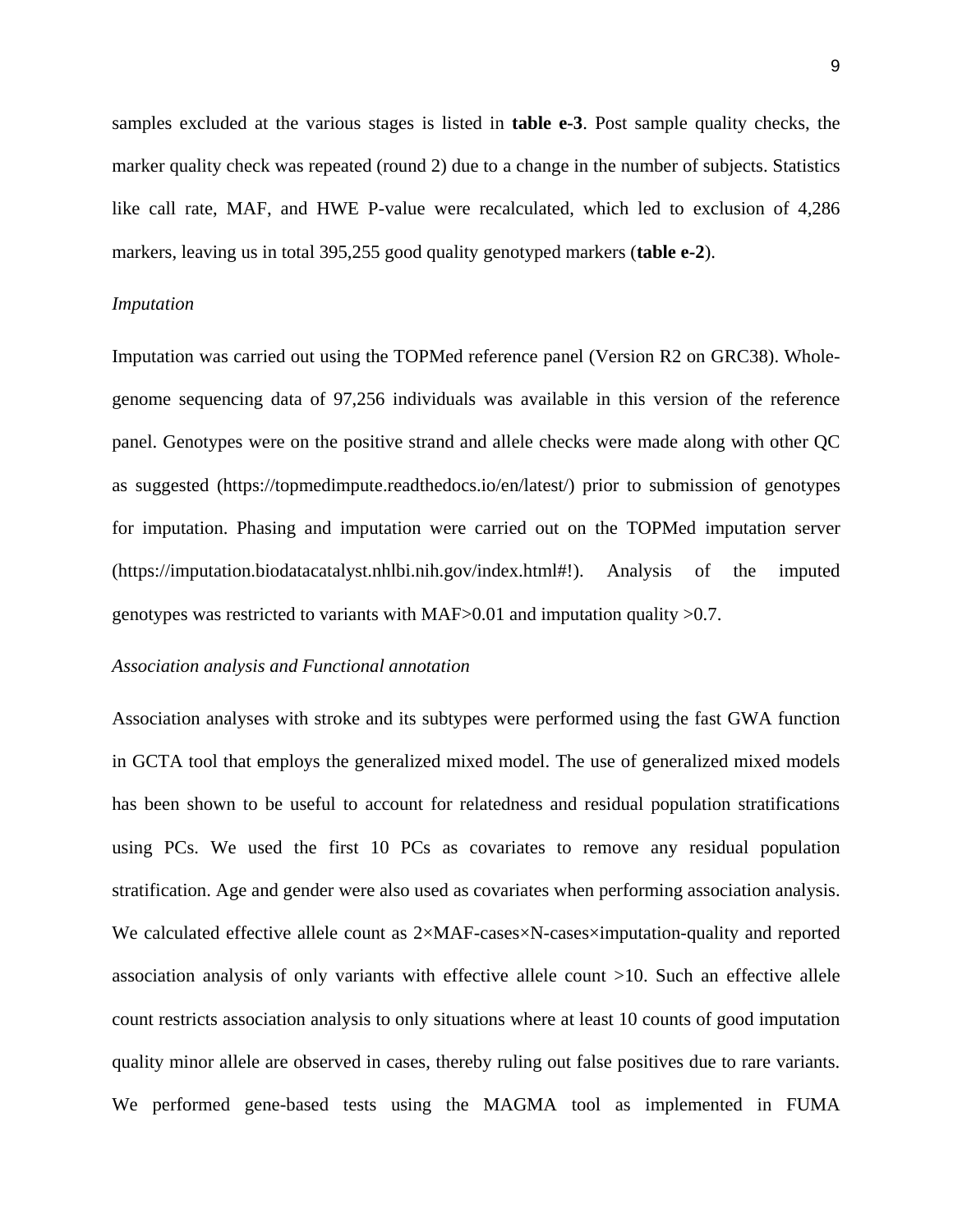[\(https://fuma.ctglab.nl/\)](https://fuma.ctglab.nl/). For biological interpretation and better understating, the annotation was performed using Annovar, OMIM, KEGG, and GO database. We looked up previously published GWAS data of stroke and related phenotypes to check for replications and better biological insights using the following resources:

http://cerebrovascularportal.org/home/portalHome

http://www.type2diabetesgenetics.org/home/portalHome

http://geneatlas.roslin.ed.ac.uk/phewas/

The GTEx [\(https://gtexportal.org/home/\)](https://gtexportal.org/home/) and Phenoscanner [\(http://www.phenoscanner.medschl.cam.ac.uk/\)](http://www.phenoscanner.medschl.cam.ac.uk/) resources were accessed to identify eQTLs for the top associated SNPs.

# *Replication of previously reported GWAS loci of stroke and subtypes*

We extracted the summary statistics of all previously reported loci based on GWAS studies of stroke (**appendix e-1**). This included GWAS studies on European and non-European subjects and their meta-analysis. The first replication was tested just based on the directionality of effect as the current study is not powered enough to replicate associations performed in large studies like those of MEGASTROKE<sup>10</sup> (>500,000 subjects). Later we also tested association based on both directionality of effect and P<0.05. Finally, we also report if any loci stood the multiple testing threshold after correcting for the number of independent loci being queried.

## *Candidate gene studies on Indian population*

Details of the search strategy to identify candidate gene studies that investigated the association with stroke and its subtypes in the Indian population are presented in **appendix e-1**. Briefly, we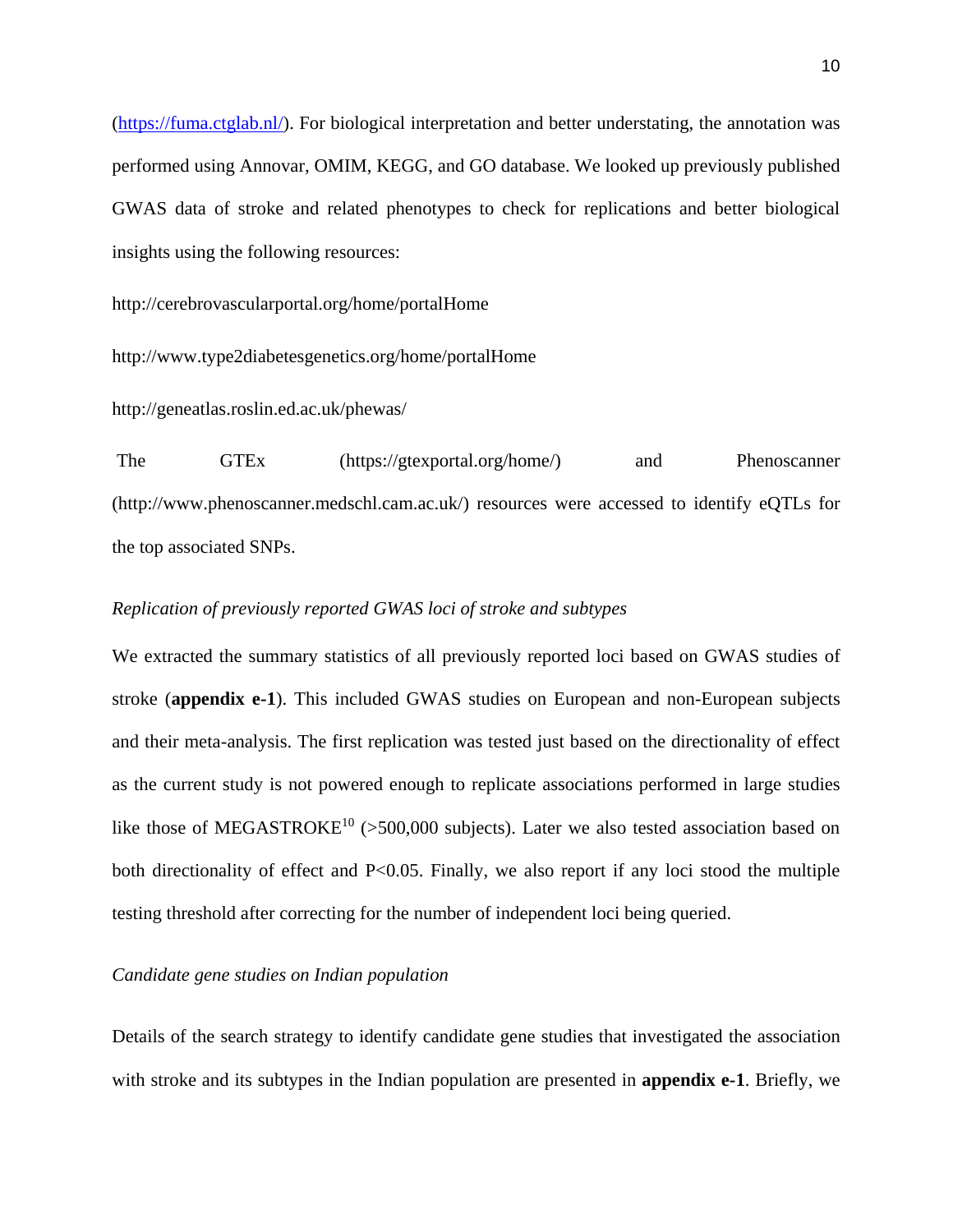searched PubMed for studies investigating the association of genetic variants with stroke in the Indian population and extracted the association statistics from the publications. Later we extracted results of the same genetic variants in the current study and checked if they replicated at P<0.05 and if the direction of effect was the same. Multiple testing corrections were implemented after correcting for the number of independent loci.

#### **Results:**

## *Association with vascular risk factors*

A total of 1255 cases and 2154 controls met the quality control criteria for the GWAS study and were considered for the association study. The study flow diagram adopted for this study is presented in **figure 1**. The stroke cases in this study were on average 6-10 years older than the controls and the majority were men (71% to 74%) but there was no significant gender difference between cases and controls (**table 1**). Hypertension status and measures of blood pressure were strongly associated with stroke, with the strongest association being for hemorrhagic stroke (SBPmean=162.00; DBPmean=93.50 and Hypertension status=59.2%). Tobacco smoking and alcohol consumption were also strongly associated with stroke. Among the risk factors, dyslipidemia and fasting glucose levels had mild to moderate effect except for large artery stroke which showed a strong association with dyslipidemia ( $P = 7 \times 10^{-5}$ ). Atrial Fibrillation was mainly associated with cardioembolic stroke  $(P=3.3\times10^{-32})$ . Disease comorbidities like diabetes (2.3 x  $10^{-27}$ ) and myocardial infarction (p=0.003) were also more prevalent in stroke cases than control subjects.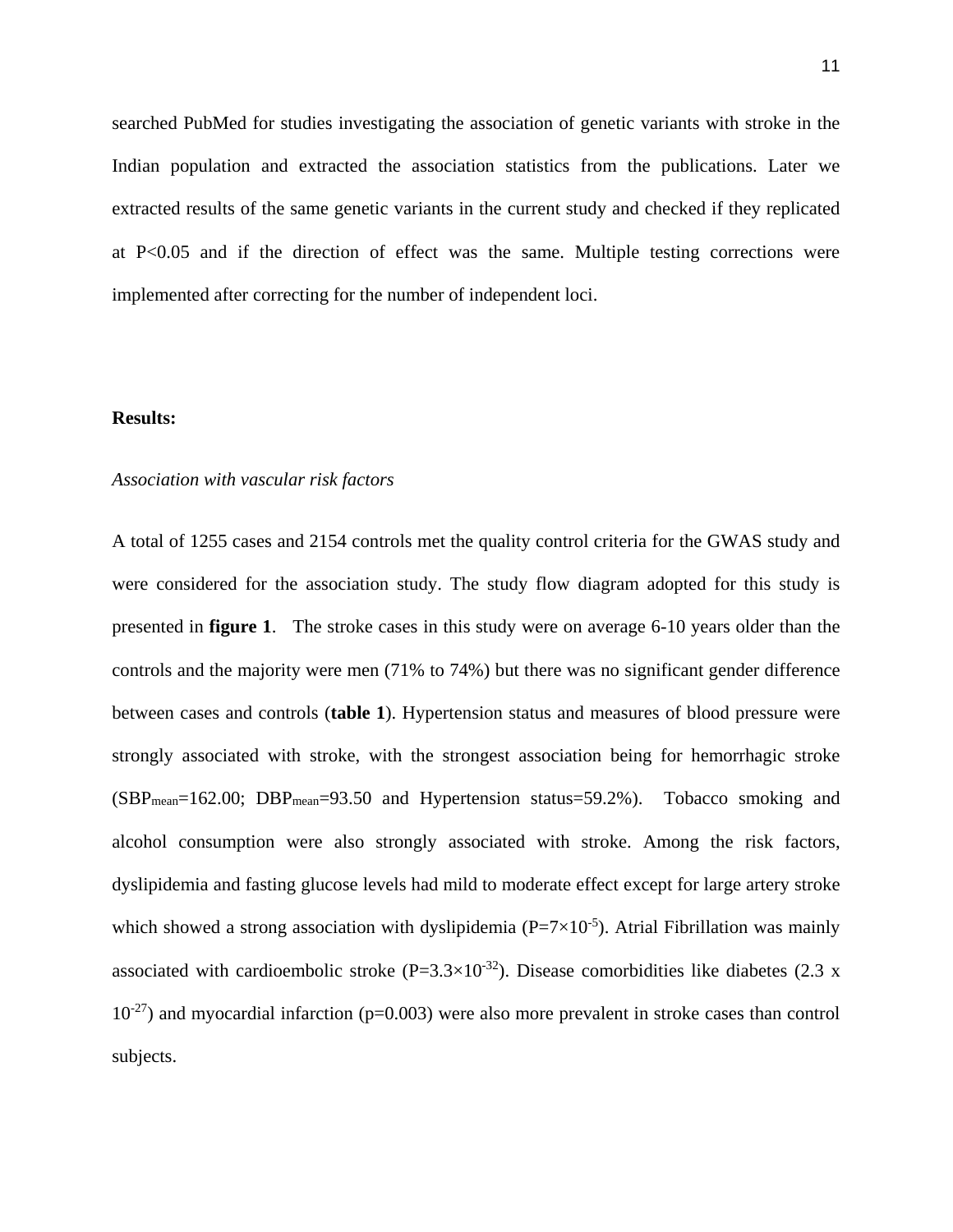Using 395,255 good quality genotyped markers we were able to impute 782,7597 variations using the TOPMed reference panel with MAF>0.01 and imputation quality>0.7. After excluding variants with effective allele count <10 we observed that eight independent loci reached genomewide significance threshold  $(P < 5 \times 10^{-8})$  in three stroke subtypes (**figure 2 and figure e-3**). There was no major inflation observed in the test statistics as detected on the quantile-quantile plot and the median of chi-square value (lambda value) being close to 1 (**figure e-4**). Two loci at 1p21 (OR=1.265; P=1.09×10<sup>-9</sup>) and 16q24 ((OR=1.147; P-value=4.21×10<sup>-8</sup>) were associated with cardioembolic stroke, (**figure 2 and table 2**). Two loci were identified for small vessel disease stroke at 3p26 (OR=1.226; P=2.91 $\times$ 10<sup>-8</sup>) and 16p13 (OR=1.053; P=1.76 $\times$ 10<sup>-8</sup>) (**figure 2 and table 2**). Rest of the four newly identified loci were for hemorrhagic stroke at 3q24 (OR=0.853; P=8.95×10<sup>-10</sup>), 5q33 (OR=1.192; P=1.31×10<sup>-8</sup>), 6q13 (OR=1.193; P=3.16×10<sup>-8</sup>) and 19q13  $(OR=1.209; P=1.14\times10^{-11})$  (**figure 2 and table 2**). The nearest gene(s) for these loci as annotated using ANNOVAR is presented in **table 2** along with the candidate gene in the region likely affecting the risk of stroke based on eQTL analysis and literature review. List of variants which were significant at  $P < 1 \times 10^{-5}$  in various stroke subtypes considered in the study are presented in **table e-4, table e-5, table e-6, table e-7, table e-8, table e-9**. In the gene-based analysis, we identified one gene for large vessel disease (SLC17A2, P-value=1.26×10-6) and two for small vessel disease (FAM73A, P-value=2.60×10-6, and OR52L1, P-value=1.38×10-6) that were significant after correcting for multiple testing P-value<2.701×10-6 (**figure e-5 and table e-10**). Apart from rs9924207(16p13.3) associated with small vessel disease stroke the rest of the seven variants are in the low-frequency range (**table 2**). The regional plots of the top 8 loci and the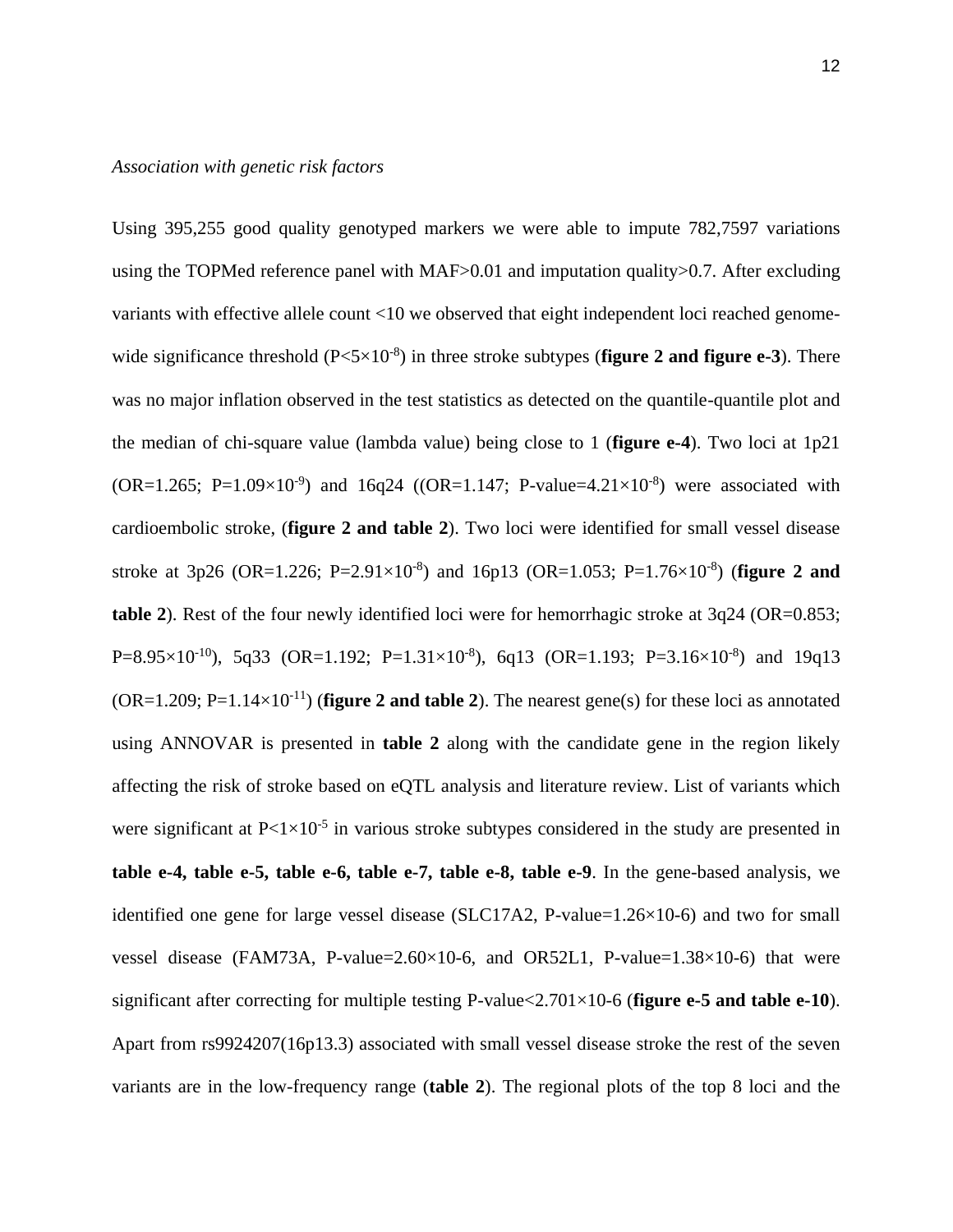variant showing the most significant association with all stroke are presented in **figure e-6, figure e-7, and figure e-8 and figure e-9**. Data for four out of eight of the top loci were available in MEGASTROKE and we observed that three of them (1p21.3, 16p13.3, 19q13.42) were associated with one of the stroke subtypes at P<0.05 (**table e-11**). The loci 1p21.3 and 16q24.2 also show a nominal association with stroke subtypes in other smaller studies like CADSIP and GERFHS III based on the cerebrovascular knowledge portal hosted by International Stroke Genetics Consortium (ISGC) (**table 3**).

#### *Functional annotation and association with related traits*

Functional annotation revealed that the index SNP of 1p21 (rs71654444) is an eQTL for the gene  $RWDD3(P_{\text{lowest}}=1.74\times10^{-58})$  (**table e-12**). Data from multiple tissues suggested that rs71654444is an eQTL of *RWDD3*(**table e-12**). The variant rs118126757 was identified as an eQTL for  $LILRA3(P_{lowest}=1.74\times10^{-58})$ . Similarly, we identified rs9936995 as an eQTL for the gene *KLHDC4*(**table e-12**). Search for association with related traits revealed that the variant rs71654444-*RWDD3* was associated with platelet distribution width  $(P=1.15\times10^{-9})$  in the UK Biobank study population (**figure e-10 andtable e-13**) and also affected metabolism of steric acid (P=7.36 $\times$ 10<sup>-12</sup>) and palmitic acid (P=4.44 $\times$ 10<sup>-7</sup>)(**table e-14**). In order to check association of these top 8 loci with related risk factors we also searched diabetes knowledge portal and the results are presented in **table e-15,** here the most significant association was ofrs71654444- *RWDD3* with extreme chronic kidney disease (P=0.000669).

## *Replication of loci identified by previous GWAS*

Status of previously reported 32 genome-wide significant loci which replicated in the MEGASTROKE dataset is shown in **table e-16**. Based on similar directionality of effect we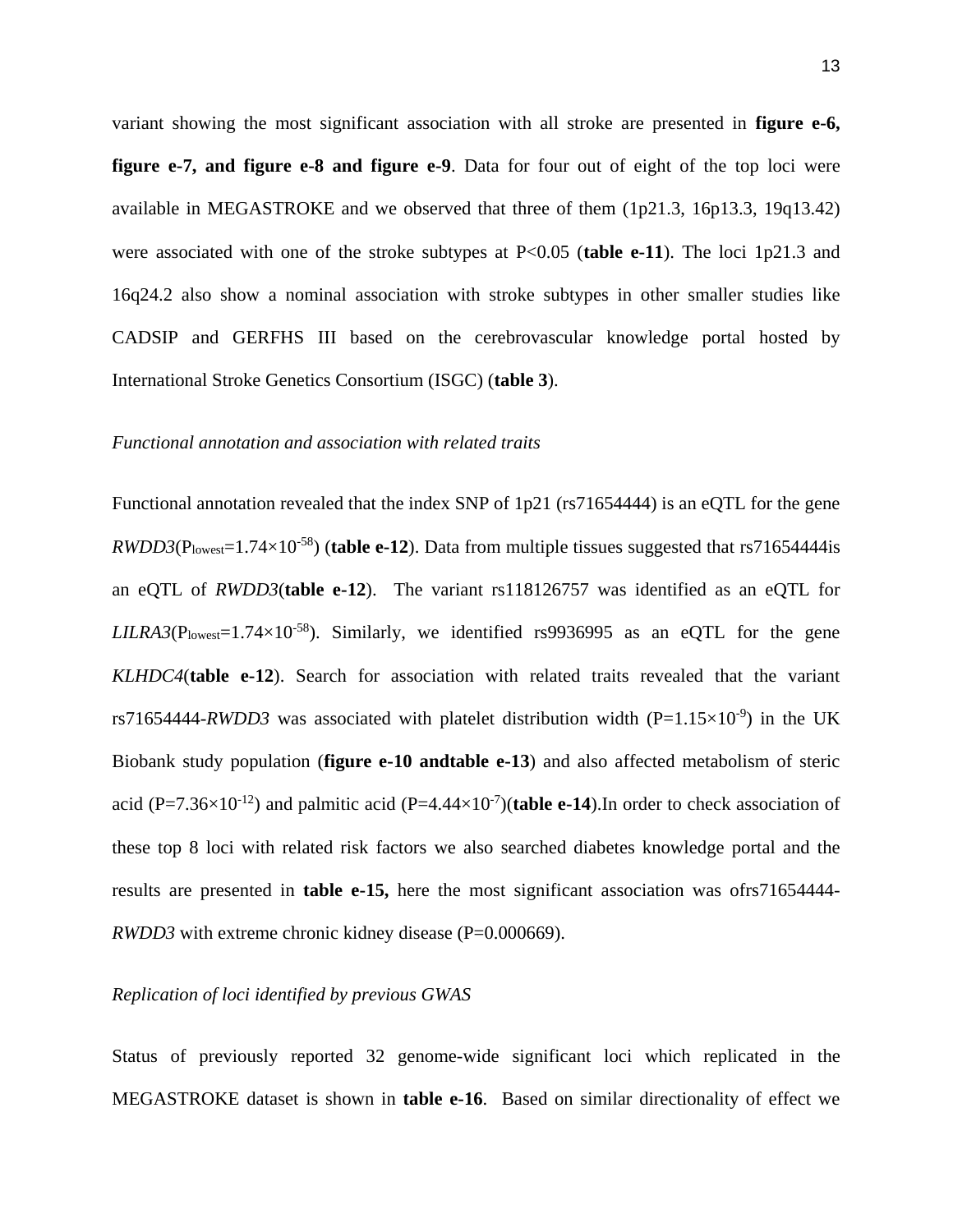were able to replicate 19-21 of these loci depending upon stroke subtypes (**table e-16**). Checking for both directionality of effect and nominal significance at P<0.05 we observed association of 6 loci (*KCNK3, LOC100505841, Chr9p21, LINC01492, ZFHX3, SMARCA4–LDLR*) with at least one of the stroke subtypes(**table e-16**). The strongest association was observed for the locus *ZFHX3* with cardioembolic stroke in the current study  $(P=0.0004)$  which was also primarily associated with cardioembolic stroke in MEGASTROKE analysis. The Association of *ZFHX3* remained significant after correcting for multiple testing (0.05/32=0.0016).

#### *Status of candidate gene studies performed in Indian population*

In total 32 independent loci had been investigated for association with stroke in 50 publications (**appendix e-1 and table e-17**). We observed that 11 loci were associated with at least one stroke subtype in this study  $(P<0.05)$  and the strongest association was observed for the variant rs1800610 of TNF (P=0.0032) with small vessel disease stroke. However, none of the associations of the candidate genes previously studied in the Indian population were significant after correcting for multiple testing (0.05/32=0.0016).

#### **Discussion:**

This first GWAS of stroke in Indians identified eleven novel loci (8 based on single variant and 3 based on gene-based test) and replicated previously known loci. Using functional annotation and association with stroke-related risk factors variants in genes for novel pathways not implicated previously by genetic studies for stroke were also identified.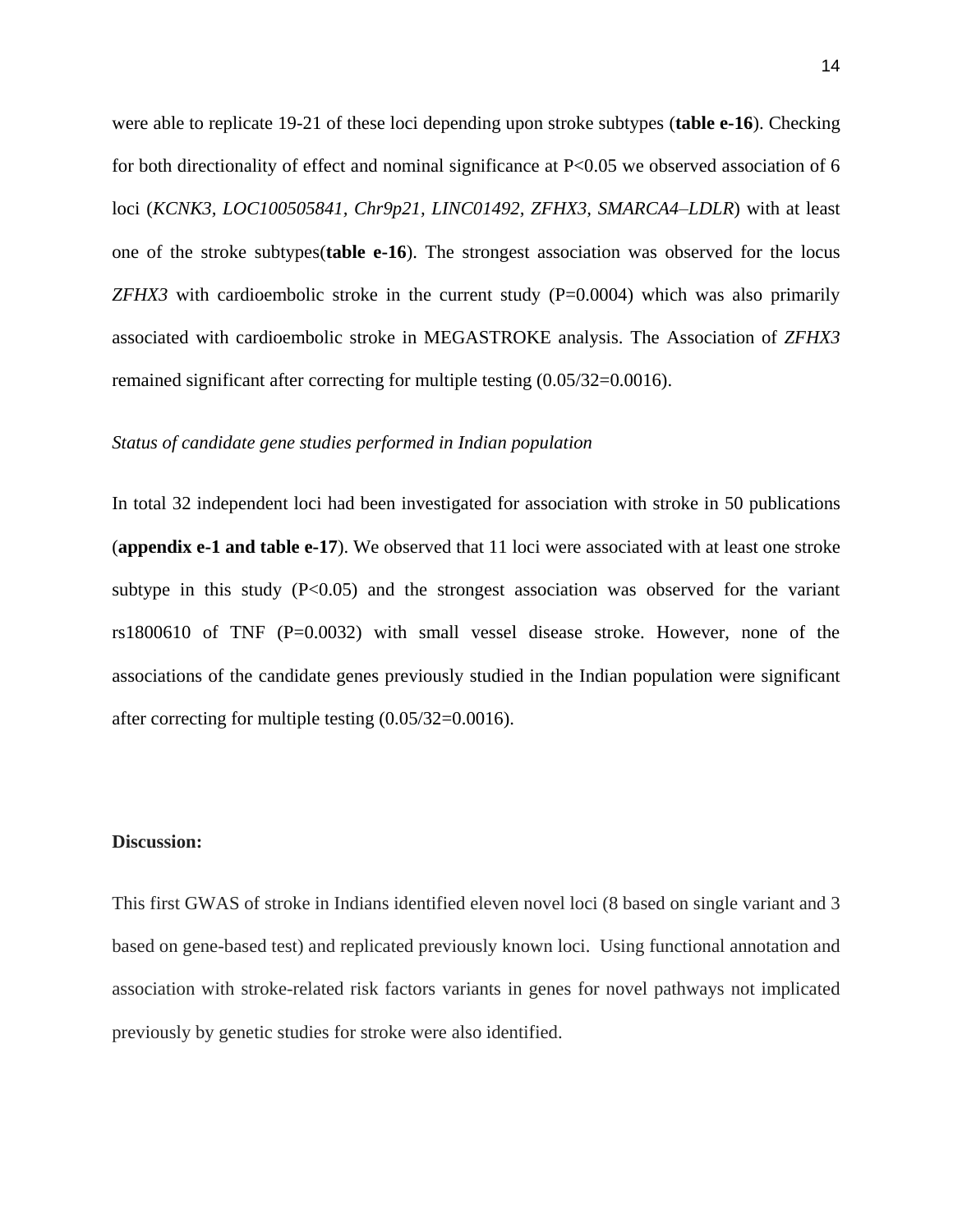The locus1p21.3 with the index SNP rs71654444 affecting the expression of the gene *RWDD3* was our most important finding. This locus which was associated with cardioembolic stroke in this study at the genome significance level was also found to replicate in MEGASTROKE, the largest genetic study of stroke till date with cardioembolic stroke. Strong association with platelet distribution width and 18 carbon fatty acid metabolism also provide evidence that this locus might be affecting known biological mechanisms that affect cardioembolic stroke. Platelet distribution width is an established marker for embolism and intriguingly long carbon fatty acid metabolism is specifically implicated in cardioembolic stroke and not with other stroke subtypes.<sup>11,12</sup> Considering together these findings strengthen the evidence of stroke subtypespecific association suggesting the potential influence of 1p.21.3 variant with the risk of CE stroke. Based on gene expression data obtained on multiple tissues (GTEx portal) it was observed that the index SNP rs71654444 of 1p21 is an eQTL for *RWDD3*. The gene *RWDD3* (RWD domain containing 3) is also known as *RSUME*(RWD-domain-containing sumoylation enhancer) and has a conserved sequence of 110 amino acids containing repeats (R) of Tryptophan (W) and Aspartic acid (D). This RWD domain-containing protein helps in SUMOylation, a post-translational modification similar to ubiquitination, but involves the addition of a small ubiquitin-like modifier (SUMO)instead of ubiquitin.<sup>13,14</sup> several studies have provided evidence that activation of SUMOylation pathway protects against brain ischemia.<sup>15–19</sup> The evidence in the literature suggests that SUMOylationhas emerged as a potential therapeutic target for neuroprotection in brain ischemic in both local and global brain ischemia.<sup>20,21</sup>

Another variant rs9936995 located on 16q24 also reached the GWAS significance level for association with cardioembolic stroke. This locus also showed evidence of nominal association with cardio-aortic embolism  $(P=0.0052)$ , and all ischemic strokes  $(P=0.0031)$  in the smaller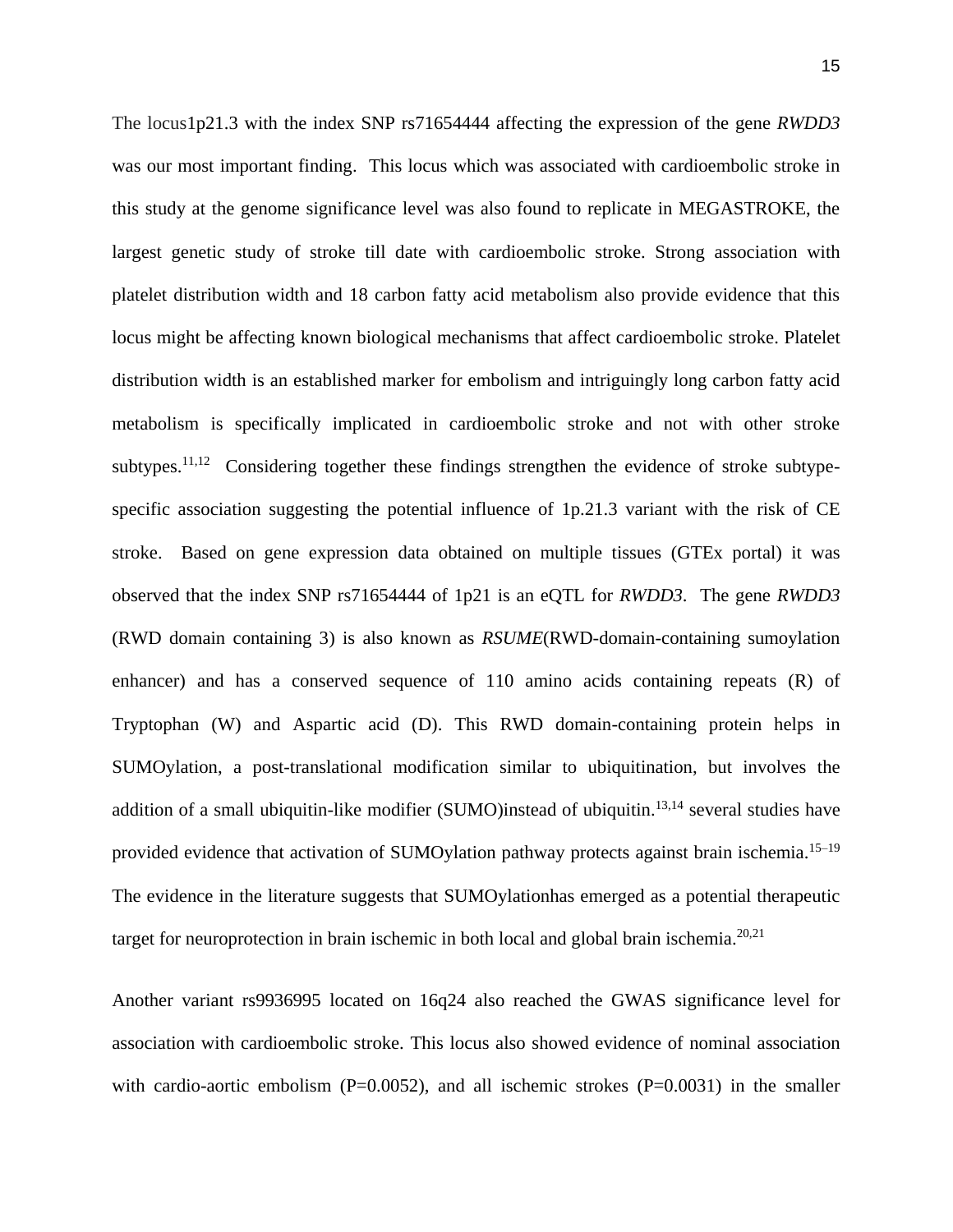CADISP 2015 dataset (cerebrovascular knowledge portal). This locus is located near to the gene *ZCCHC14* which has been previously implicated in all stroke (MEGASTROKE) and small vessel disease stroke including white matter hyperintensities.<sup>10,22</sup> However the index SNP at this locus in the current study did not show any correlation with SNPs previously reported to be associated with stroke at this region (r2=0.001 between rs9936995 and rs12445022).

The index SNP rs118126757 of 19q13.42 locus was found to affect the expression of its nearest gene *LILRB2* and a nearby gene *TSEN34*. The *LILRB2* gene has been implicated in a rare vascular disorder Takayasu arteritis, which leads to inflammation of the aorta and its branches and its orthologs have been implicated in platelet activation.<sup>23,24</sup> However more evidence is required to associate this locus with stroke.

Among the three genes which were identified through gene-based studies, *SLC17A2* has been shown to be associated with carotid intima-media thickness and ankle-brachial index two important mechanisms associated with risk of stroke. $25,26$ 

While checking for replication of established loci for stroke identified through GWAS studies we were able to replicate many of them, 22 in total if we were to consider only directionality of effects. The sample size in this study is comparatively very small to some of the large studies like the MEGASTROKE hence we do not expect to replicate most of the loci if we were to consider association based on P-values. Despite which we still observed a strong association of ZFHX3 with cardioembolic stroke which remained significant even after correcting for multiple testing.

A large number of studies from India have investigated the association of polymorphism in candidate genes for association with stroke. Our search revealed at least 50 such studies that had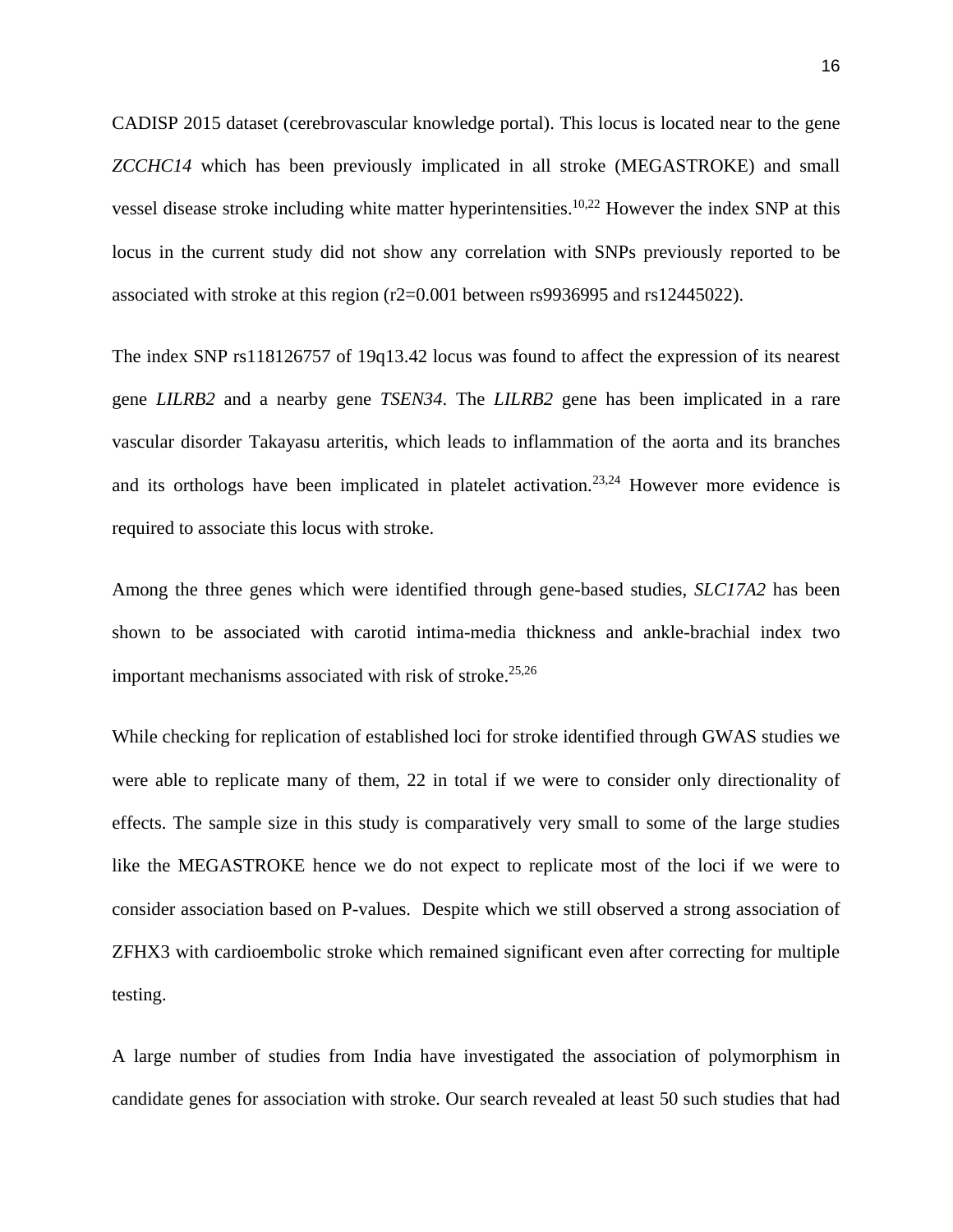investigated 38 independent loci. We were interested in checking the status of these candidate genes in our study as very few of such loci (like NOS2) have been confidently implicated in stroke, especially previous GWAS have had little evidence in their support. This could have been due to allele frequency and linkage disequilibrium differences between Indian genetic make-up and other populations in which GWAS was performed. But we were only able to replicate a few of them at nominal P values and none were significant post-correction for multiple testing. This could reflect bias due to small sizes or false positives due to population stratification, etc of the candidate gene studies. Even the current study is smaller in sample size considering the ischemic and hemorrhagic stroke subtypes. Hence, larger studies in the Indian population are required to better resolve these issues.

We also investigated the non-genetic factors like the vascular risk factors as this is one of the largest studies on stroke from India. We observed very similar observations of association for risk of stroke as has been previously reported in many studies investigating different ethnicities. The modifiable risk factors like hypertension, diabetes, the status of smoking, and alcohol intake appeared as having high effect estimates across stroke subtypes.

A big limitation of the study is small sizes for subtypes of ischemic stroke and lack of subtyping for hemorrhagic stroke which can limit the interpretation of low-frequency variants and another limitation was the lack of replication in an Indian sample set. However, this first GWAS of stoke in Indians was still able to identify robustly associated loci, especially the 1q21 locus of cardioembolic stroke given the multiple strong evidence for association with traits that are associated with stroke and nominal replication in independent data sets. This also led to first time reporting of variants in genes of the SUMOlation pathway which is being actively investigated as a therapeutic option for protection against brain ischemia.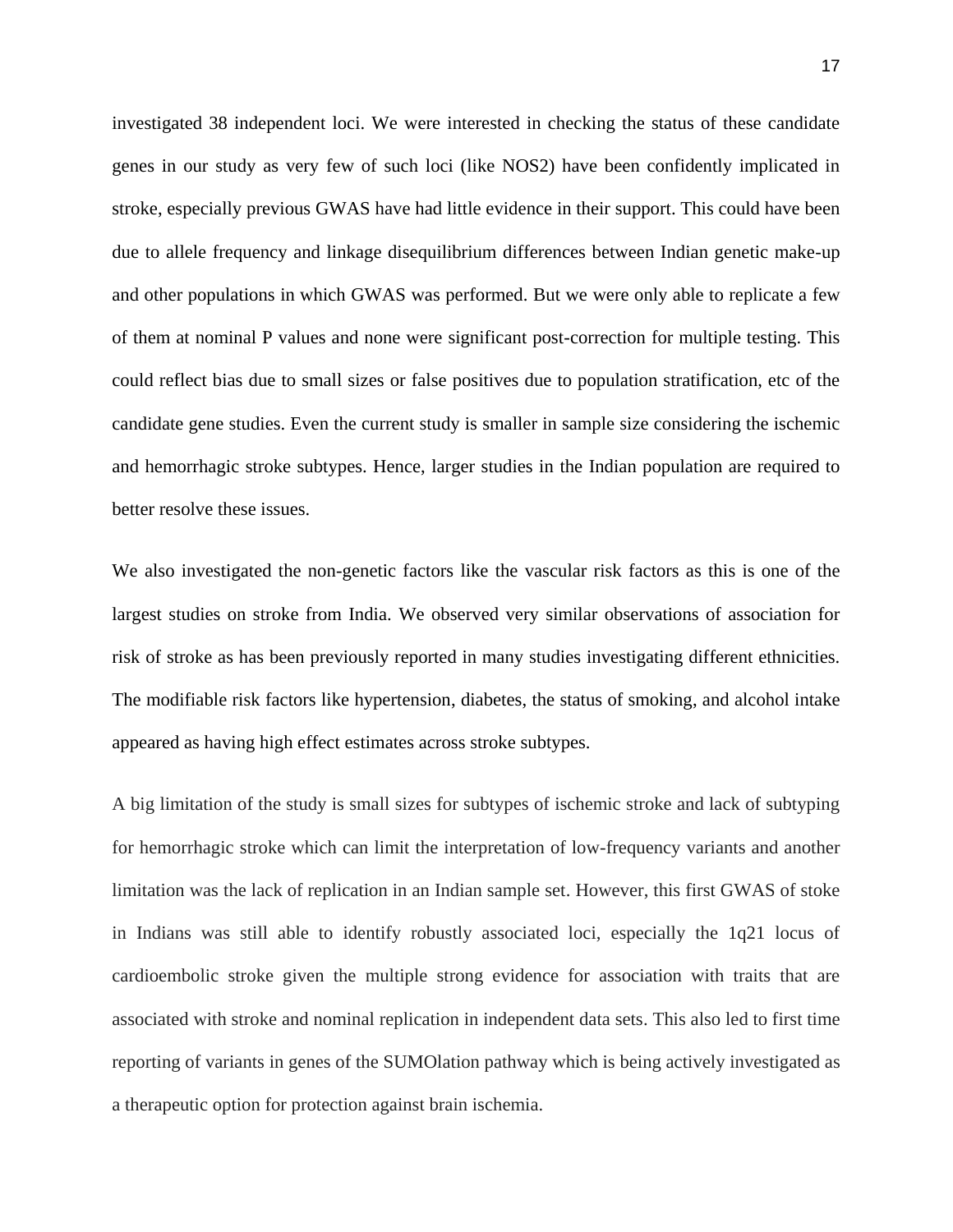# **Conflict of Interest** : None

**Funding** : The present study was funded by Department of Biotechology, Ministry of Science and Technology, Government of India (grant number Ref. No. - BT/01/COE/06/02/09-II). The funding support for sample collection from South India and East India was provided by UKIERI (UK-India Education Research Initiative).

# **Acknowledgement** :

We thank All India Institute of Medical Sciences (AIIMS), New Delhi, India for providing support and resources for successful completion of this study. We sincerely acknowledge UKIERI for providing technical support and funding for collection of samples from East and South India. Finally, we sincerely acknowledge the support of study participants for their participation in the present study.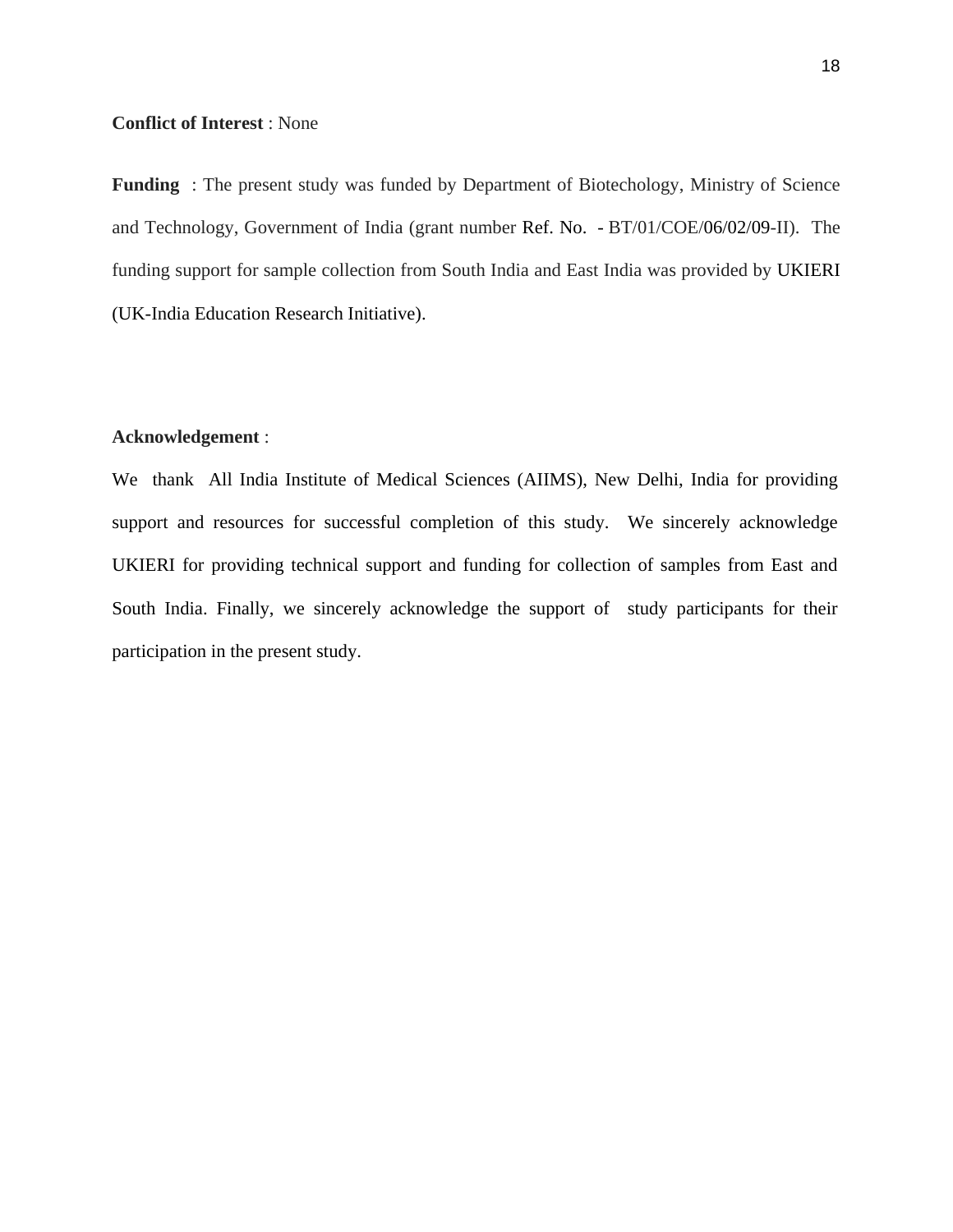## **References**

- 1. GBD 2016 Stroke Collaborators. Global, regional, and national burden of stroke, 1990-2016: a systematic analysis for the Global Burden of Disease Study 2016. *Lancet Neurol.***18**, 439– 458 (2019).
- 2. Bevan, S. *et al.* Genetic heritability of ischemic stroke and the contribution of previously reported candidate gene and genomewide associations. *Stroke***43**, 3161–7 (2012).
- 3. Chauhan, G. & Debette, S. Genetic Risk Factors for Ischemic and Hemorrhagic Stroke. *Curr Cardiol Rep***18**, 124 (2016).
- 4. Martin, A. R. *et al.* Clinical use of current polygenic risk scores may exacerbate health disparities. *Nat. Genet.***51**, 584–591 (2019).
- 5. Kumar, A. *et al.* Genetics of ischemic stroke: An Indian scenario. *Neurol. India***64**, 29–37 (2016).
- 6. Indian Genome Variation, C. The Indian Genome Variation database (IGVdb): a project overview. *Hum Genet***118**, 1–11 (2005).
- 7. Indian Genome Variation, C. Genetic landscape of the people of India: a canvas for disease gene exploration. *J Genet***87**, 3–20 (2008).
- 8. Reich, D., Thangaraj, K., Patterson, N., Price, A. L. & Singh, L. Reconstructing Indian population history. *Nature***461**, 489–94 (2009).
- 9. Nakatsuka, N. *et al.* The promise of discovering population-specific disease-associated genes in South Asia. *Nat Genet* (2017) doi:10.1038/ng.3917.
- 10. Malik, R. *et al.* Multiancestry genome-wide association study of 520,000 subjects identifies 32 loci associated with stroke and stroke subtypes. *Nat Genet***50**, 524–537 (2018).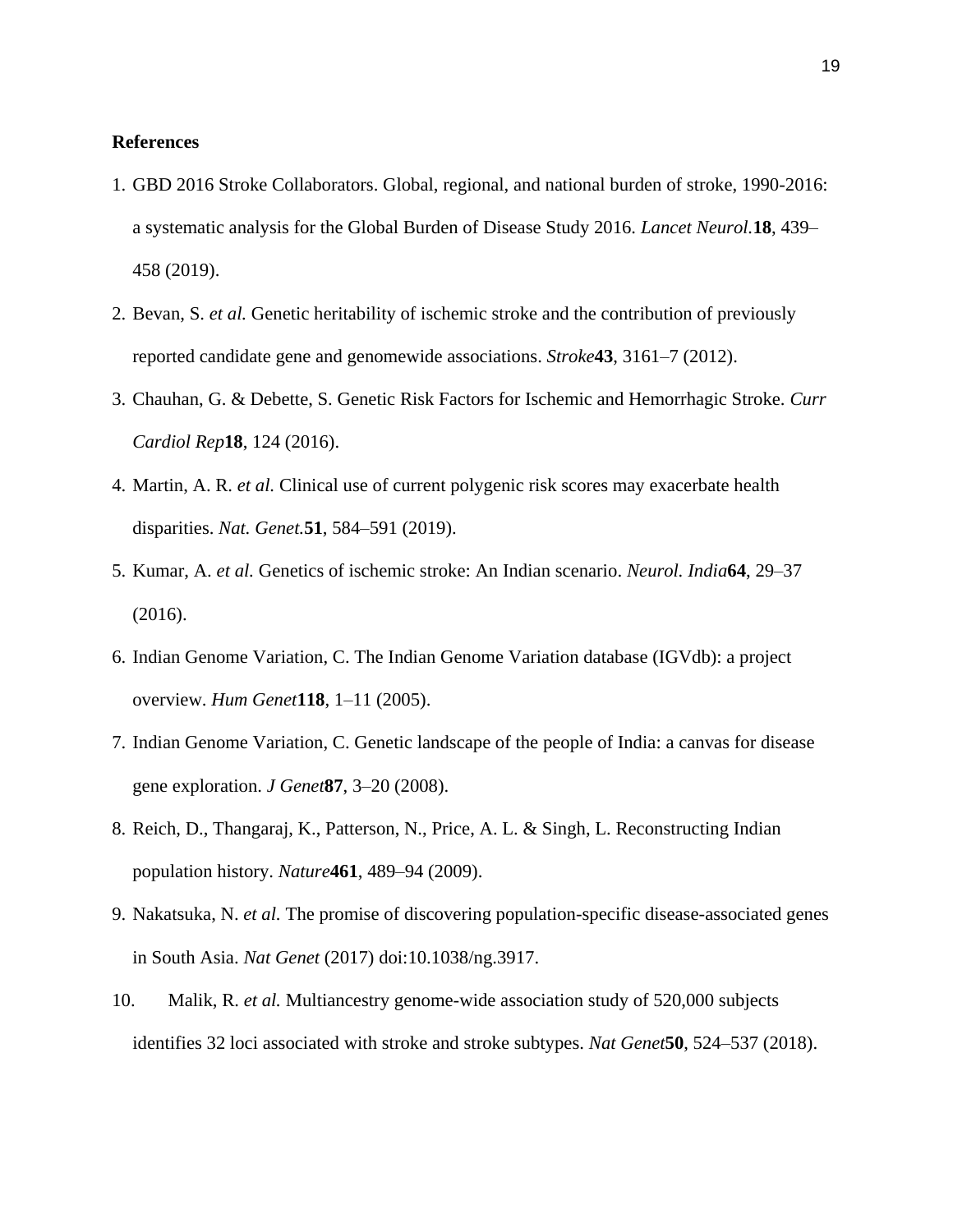- 11. Vagdatli, E. *et al.* Platelet distribution width: a simple, practical and specific marker of activation of coagulation. *Hippokratia***14**, 28–32 (2010).
- 12. Sun, D. *et al.* A prospective study of serum metabolites and risk of ischemic stroke. *Neurology***92**, e1890–e1898 (2019).
- 13. Alontaga, A. Y. *et al.* RWD Domain as an E2 (Ubc9)-Interaction Module. *J. Biol. Chem.***290**, 16550–16559 (2015).
- 14. Geiss-Friedlander, R. & Melchior, F. Concepts in sumoylation: a decade on. *Nat. Rev. Mol. Cell Biol.***8**, 947–956 (2007).
- 15. Anderson, D. B., Zanella, C. A., Henley, J. M. & Cimarosti, H. Sumoylation: Implications for Neurodegenerative Diseases. *Adv. Exp. Med. Biol.***963**, 261–281 (2017).
- 16. Peters, M., Wielsch, B. & Boltze, J. The role of SUMOylation in cerebral hypoxia and ischemia. *Neurochem. Int.***107**, 66–77 (2017).
- 17. Zhang, H., Huang, D., Zhou, J., Yue, Y. & Wang, X. SUMOylation participates in induction of ischemic tolerance in mice. *Brain Res. Bull.***147**, 159–164 (2019).
- 18. Lee, Y. & Hallenbeck, J. M. SUMO and ischemic tolerance. *Neuromolecular Med.***15**, 771–781 (2013).
- 19. Yang, W. *et al.* Small ubiquitin-like modifier 3-modified proteome regulated by brain ischemia in novel small ubiquitin-like modifier transgenic mice: putative protective proteins/pathways. *Stroke***45**, 1115–1122 (2014).
- 20. Bernstock, J. D. *et al.* SUMOylation in brain ischemia: Patterns, targets, and translational implications. *J. Cereb. Blood Flow Metab. Off. J. Int. Soc. Cereb. Blood Flow Metab.***38**, 5–16 (2018).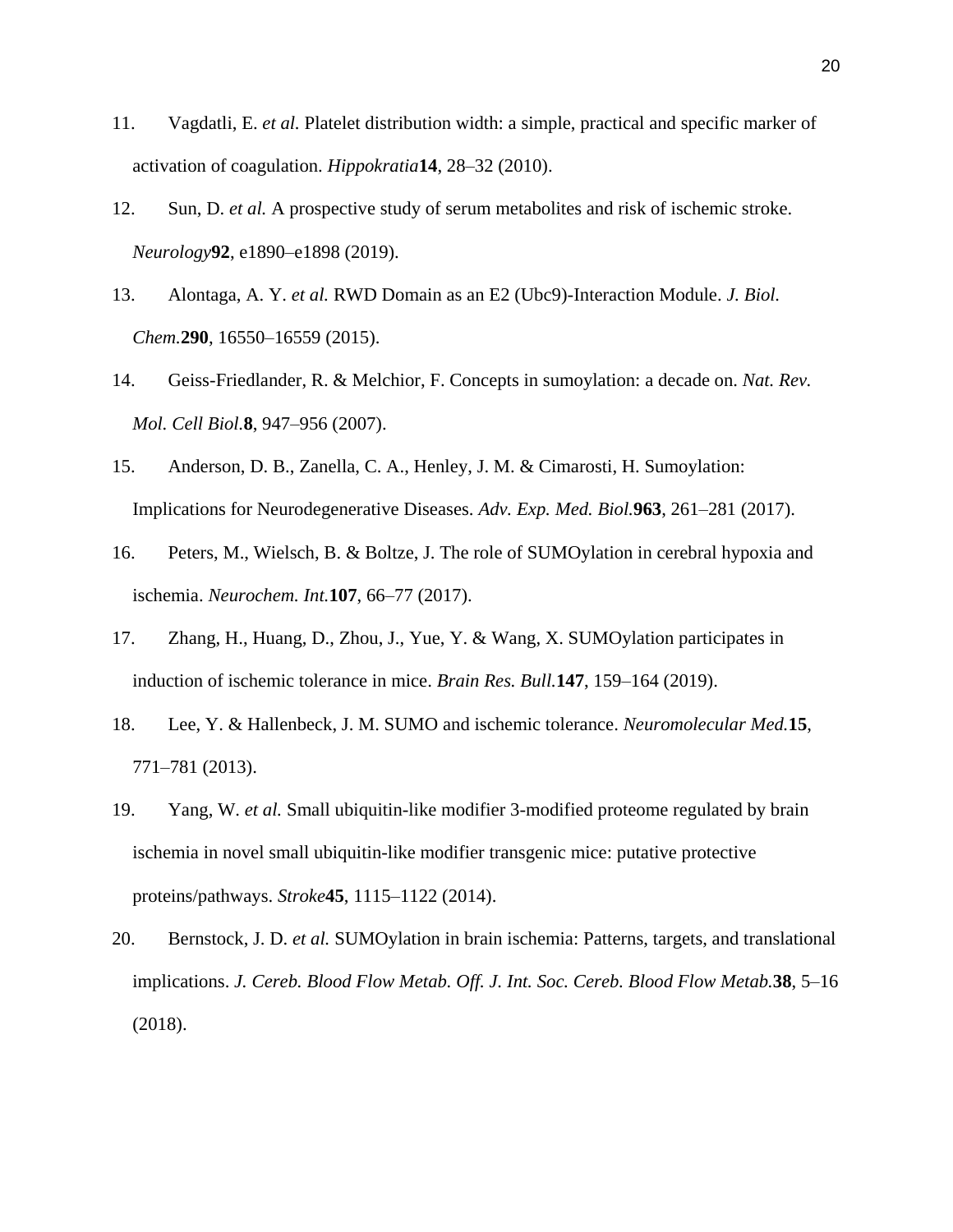- 21. Yang, W., Sheng, H. & Wang, H. Targeting the SUMO pathway for neuroprotection in brain ischaemia. *Stroke Vasc. Neurol.***1**, 101–107 (2016).
- 22. Traylor, M. *et al.* Genetic variation at 16q24.2 is associated with small vessel stroke. *Ann. Neurol.***81**, (2017).
- 23. Terao, C. *et al.* Genetic determinants and an epistasis of LILRA3 and HLA-B\*52 in Takayasu arteritis. *Proc. Natl. Acad. Sci. U. S. A.***115**, 13045–13050 (2018).
- 24. Fan, X. *et al.* Paired immunoglobulin-like receptor B regulates platelet activation. *Blood***124**, 2421–2430 (2014).
- 25. Arya, R. *et al.* A genetic association study of carotid intima-media thickness (CIMT) and plaque in Mexican Americans and European Americans with rheumatoid arthritis. *Atherosclerosis***271**, 92–101 (2018).
- 26. Kardia, S. L., Greene, M. T., Boerwinkle, E., Turner, S. T. & Kullo, I. J. Investigating the complex genetic architecture of ankle-brachial index, a measure of peripheral arterial disease, in non-Hispanic whites. *BMC Med. Genomics***1**, 16 (2008).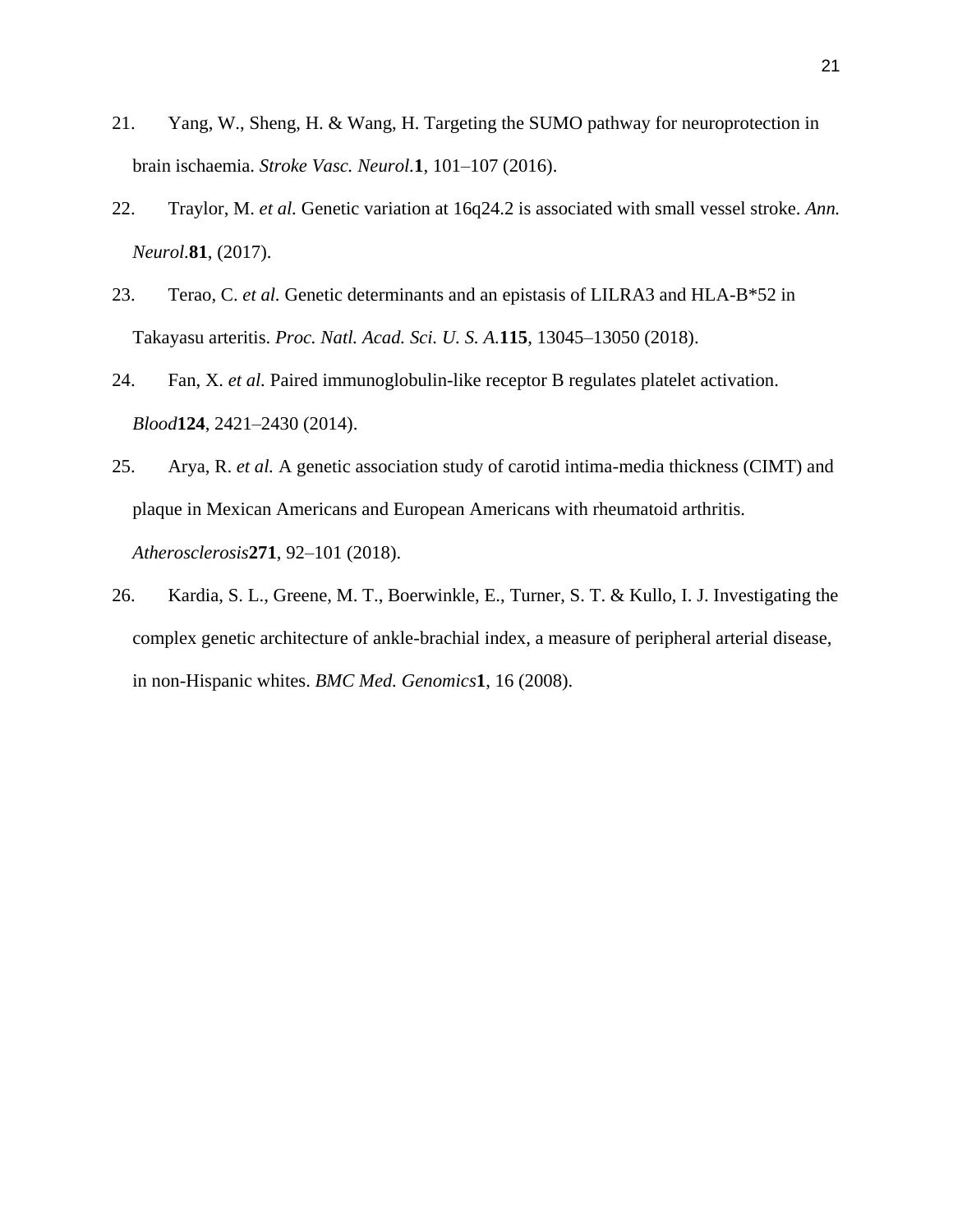

**Figure 1: Study design for the Indian stroke GWAS**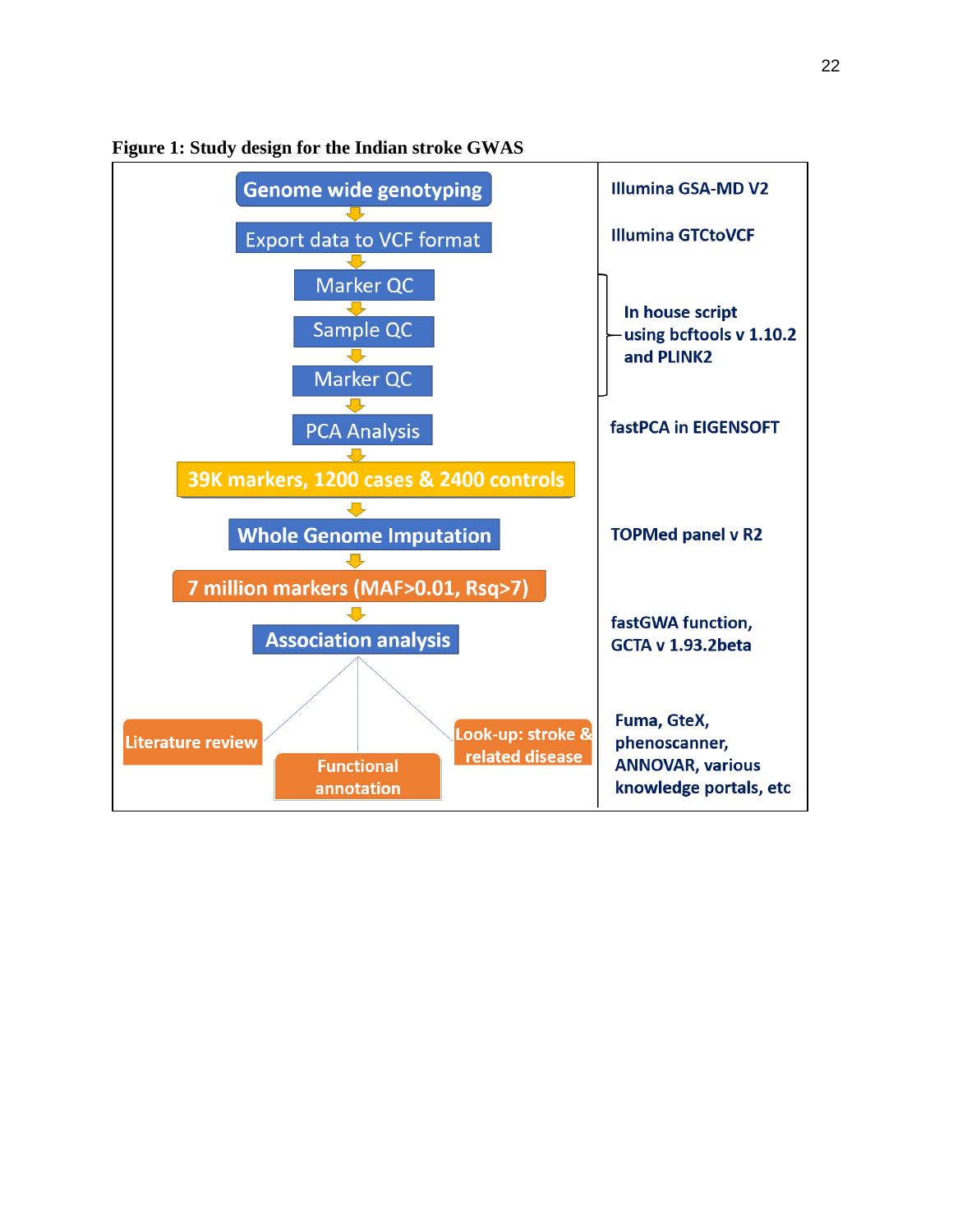





(c) Small vessel Stroke



(d) Hemorrhagic Stroke

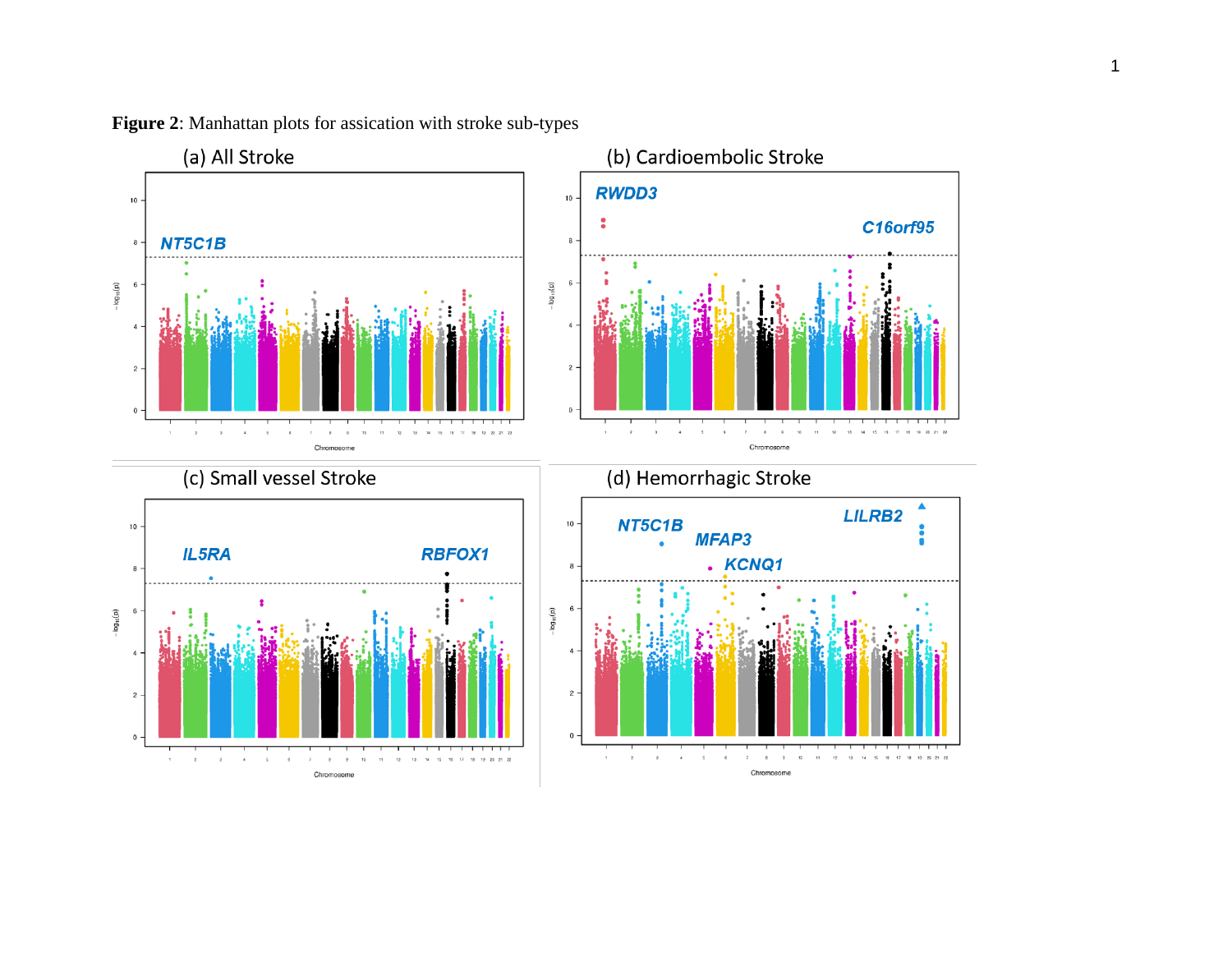

Figure 3: Regional plot of locus 1q21 associated with cardioembolic stroke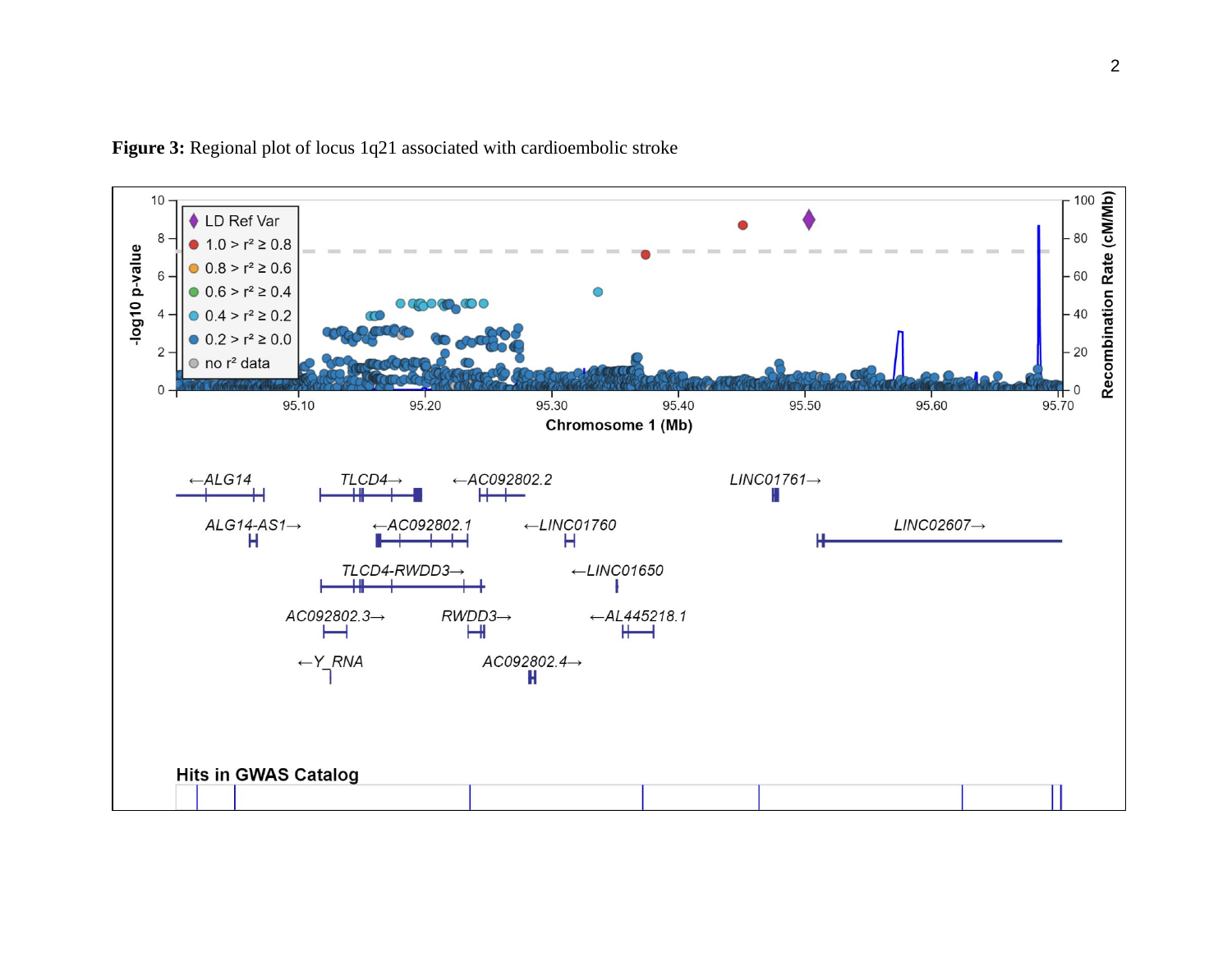| Variable            | Control $(n=2479)$ | AS $(n=1609)$           | IS $(n=1329)$           | $LVD$ (n=439)           | $SVD$ (n=408)           | $CE (n=204)$                                                                                                                                                                                                        | $HS (N=280)$             |  |
|---------------------|--------------------|-------------------------|-------------------------|-------------------------|-------------------------|---------------------------------------------------------------------------------------------------------------------------------------------------------------------------------------------------------------------|--------------------------|--|
| Quantitative        |                    |                         |                         |                         |                         |                                                                                                                                                                                                                     |                          |  |
|                     | $46.46 \pm 15.39$  | $54.24 \pm 13.86$       | $54.50 \pm 14.31$       | $55.24 \pm 15.39$       | $56.42 \pm 13.70$       | $55.35 \pm 14.95$                                                                                                                                                                                                   | $52.74 \pm 11.10$        |  |
| Age                 |                    | $P=3.9\times10^{-54}$ * | $P=1.6\times10^{-50}$ * | $P=2.9\times10^{-28}$ * | $P=6.9\times10^{-34}$ * | $P=2.8\times10^{-15}$ *                                                                                                                                                                                             | $P=4\times10^{-11}$ *    |  |
| <b>SBP</b>          | $128.49 \pm 15.49$ | $143.32 \pm 26.69$      | $139.13 \pm 23.80$      | $139.50 \pm 25.53$      | $140.65 \pm 23.58$      | $137.36 \pm 21.59$                                                                                                                                                                                                  | $162.96 \pm 30.52$       |  |
|                     |                    | $P=1.5\times10^{-89}$ * | $P=3.7\times10^{-52}*$  | $P=7.1\times10^{-31*}$  | $P=3.5\times10^{-37}$ * |                                                                                                                                                                                                                     | $P=4.8\times10^{-165}$ * |  |
| <b>DBP</b>          | $81.11 \pm 9.64$   | $86.39 \pm 14.83$       | $84.87 \pm 14.76$       | $85.05 \pm 15.87$       | $85.82 \pm 14.76$       | $84.67 \pm 13.46$                                                                                                                                                                                                   | $93.50 \pm 12.98$        |  |
|                     |                    | $P=1.5\times10^{-36}*$  | $P=1.9\times10^{-18}$ * | $P=1.9\times10^{-11*}$  | $P=1.2\times10^{-15}$ * |                                                                                                                                                                                                                     | $P=8.4\times10^{-76}*$   |  |
| Glucose             | $137.84 \pm 55.95$ | $143.83 \pm 68.84$      | $142.08 \pm 72.32$      | $148.80 \pm 81.79$      | $142.13 \pm 63.32$      | $134.06 \pm 51.15$                                                                                                                                                                                                  | $148.19 \pm 59.23$       |  |
|                     |                    | $P=0.53$                | $P=0.677$               | $P=0.35$                | $P=0.65$                | $P=0.70$                                                                                                                                                                                                            | $P=0.24$                 |  |
| Dichotomous         |                    |                         |                         |                         |                         |                                                                                                                                                                                                                     |                          |  |
| Male                | 1774 (71.50)       | 1176 (73.09)            | 967 (72.70)             | 324 (73.80)             | 290 (71.08)             | 151 (74.02)                                                                                                                                                                                                         | 209 (74.60)              |  |
|                     |                    | $P=0.28$                | $P=0.43$                | $P=0.33$                | $P=0.84$                | $P=0.45$                                                                                                                                                                                                            | $P = 0.27$               |  |
| Hypertension        | 463(18.60)         | 786 (48.80)             | 620(46.60)              | 186 (42.30)             | 202 (49.51)             | 101(49.5)                                                                                                                                                                                                           | 166(59.20)               |  |
|                     |                    | $P=4.71\times10^{-93*}$ | $P=2.4\times10^{-74}*$  | $P=3.7\times10^{-28}*$  | $P=9\times10^{-43*}$    |                                                                                                                                                                                                                     | $P=3.3\times10^{-53*}$   |  |
| Diabetes mellitus   | 82 (29.50)         | 348 (14.04)             | 379 (28.50)             | 138 (31.40)             | 103(25.20)              | 56 (27.45)                                                                                                                                                                                                          | 66 (23.57)               |  |
|                     |                    | $P=2.3\times10^{-27}*$  | $P=2.3\times10^{-27}*$  | $P=1.9\times10^{-19*}$  | $P=7.5\times10^{-09*}$  | $P=2.7\times10^{-25*}$<br>$P=2.6\times10^{-07}*$<br>35(17.10)<br>$P=0.08$                                                                                                                                           | $P = 2 \times 10^{-5*}$  |  |
| Dyslipidemia        | 320 (12.90)        | 260(16.10)              | 231 (17.30)             | 88 (20.05)              | 57 (13.90)              |                                                                                                                                                                                                                     | 29(10.30)                |  |
|                     |                    | $P=0.004$               | $P=1\times10^{-4}$ *    | $P = 7 \times 10^{-5*}$ | $P=0.55$                | $P=2.2\times10^{-13}$ *<br>$P=2.09\times10^{-6*}$<br>50(24.50)<br>$P=3.3\times10^{-32}$ *<br>43 (21.08)<br>$P=1.06\times10^{-27}$ *<br>32(15.61)<br>$P=1.18\times10^{-07}$ *<br>19(9.30)<br>$P=3.5\times10^{-06}$ * | $P=0.22$                 |  |
| Atrial fibrillation | 107(4.32)          | 96 (5.97)               | 93 (7.00)               | 19 (4.30)               | 11(2.70)                |                                                                                                                                                                                                                     | 3(1.07)                  |  |
|                     |                    | $P=0.017$               | $P=3\times10^{-4}$ *    | $P=0.98$                | $P=0.12$                |                                                                                                                                                                                                                     | $P=0.009$                |  |
| Myocardial          | 92 (3.70)          | 91 (5.66)               | 90(6.78)                | 19 (4.30)               | 18 (4.42)               |                                                                                                                                                                                                                     | 1(0.36)                  |  |
| infarction          |                    | $P=0.003$               | $P=2.3\times10^{-5*}$   | $P=0.53$                | $P=0.48$                |                                                                                                                                                                                                                     | $P=0.001$                |  |
|                     | 149(6.01)          | 316 (19.60)             | 292 (21.90)             | 106(24.15)              | 98 (24.02)              |                                                                                                                                                                                                                     | 24(8.54)                 |  |
| Smoking status      |                    | $P=5.4\times10^{-41*}$  | $P=9.8\times10^{-49*}$  | $P=2.5\times10^{-35*}$  | $P=1.9\times10^{-33*}$  |                                                                                                                                                                                                                     | $P=0.094$                |  |
|                     | 76 (3.07)          | 245 (15.23)             | 196 (14.75)             | 63 (14.38)              | 55 (13.40)              |                                                                                                                                                                                                                     | 49 (17.50)               |  |
| Alcohol intake      |                    | $P=2.7\times10^{-45*}$  | $P=1.31\times10^{-40*}$ | $P=1.4\times10^{-24}$ * | $P=7.5\times10^{-21}$ * |                                                                                                                                                                                                                     | $P=3.4\times10^{-28}$ *  |  |
| Previous Stroke     |                    | 104(6.40)               | 82(6.17)                | 31(7.08)                | 23(5.64)                | 11(5.39)                                                                                                                                                                                                            | 22(7.86)                 |  |
| FH stroke           |                    | 111(8.40)               | 97(8.44)                | 33(8.87)                | 28(8.19)                | 11(6.40)                                                                                                                                                                                                            | 14(5.13)                 |  |

**Table 1**: Demographics characteristics and association with vascular risk factors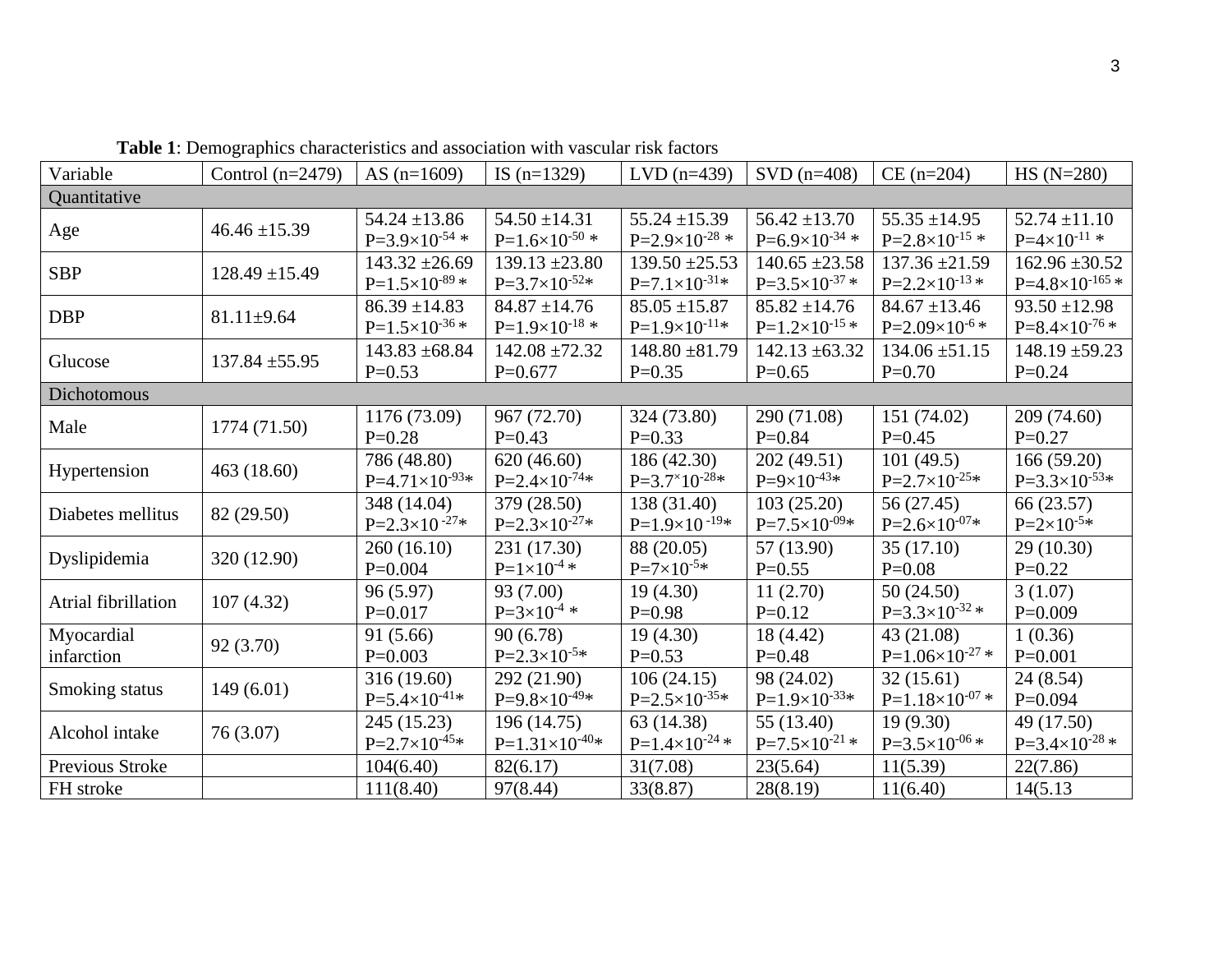Abbreviations: IS, ischemic stroke; LVD, large vessel stroke; SVD, small vessel stroke; CE, cardiac embolic stroke; HS, hemorrhagic stroke; SBP, systolic blood pressure; DBP, diastolic blood pressure; FH stroke, family history of stroke. Data for quantitative traits is presented as mean ±SD with corresponding P-value. Data for dichotomous traits is presented as N (%) with corresponding P-value. The P-value in this table refers to the significance of association of the risk factor with stroke subtype as derived from a logistic regression using controls as the references.

\*represents statistically significant P-value after correcting for multiple comparisons for performing association with 12 risk factors  $(0.05/12=0.0042)$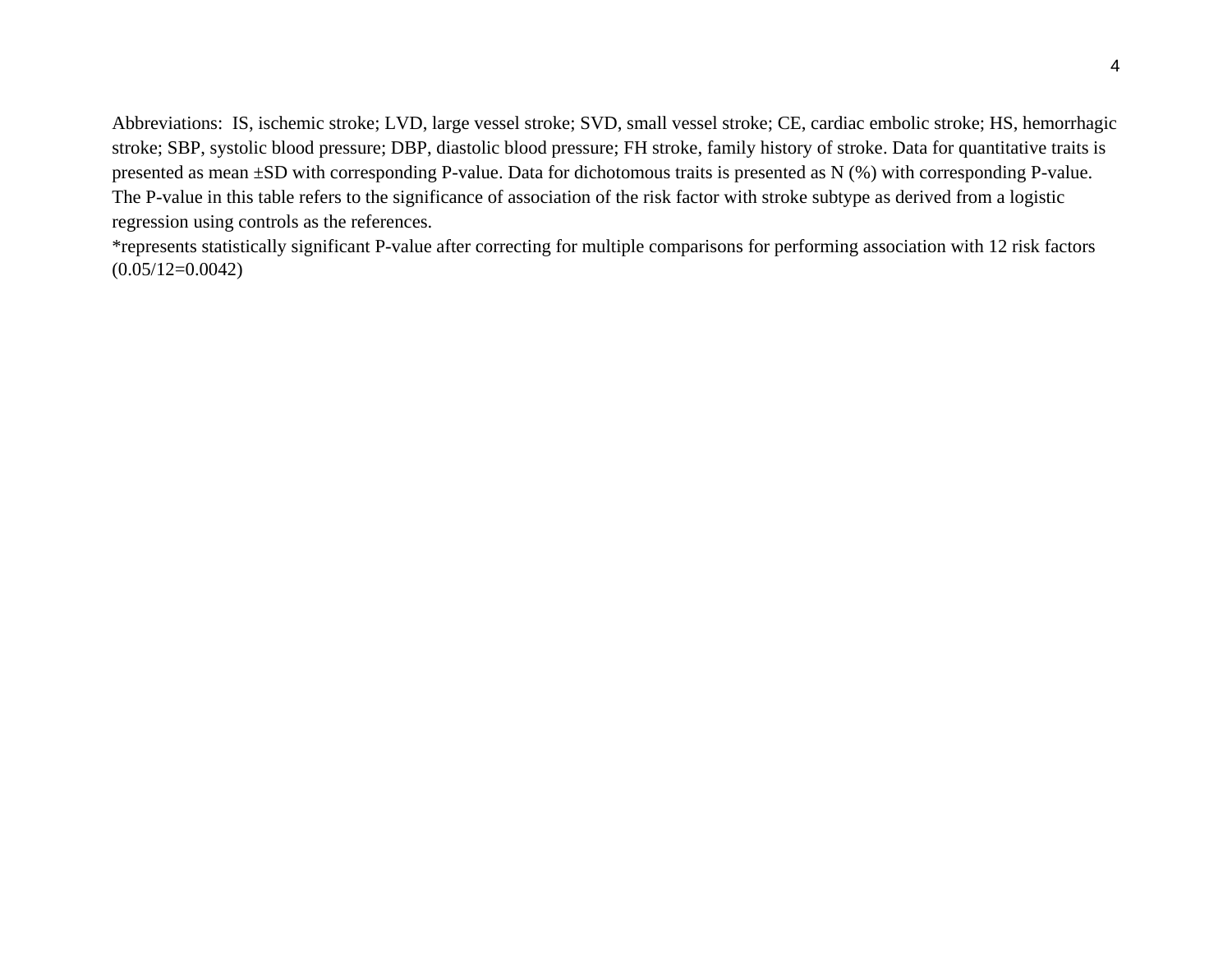| Locus                             | 1p21.3                                              | 3p26.2                                                | 3q24                                                   | 5q33.2                                              | 6q13                                                      | 16p13.3                                               | 16q24.2                                             | 19q13.42                                              |
|-----------------------------------|-----------------------------------------------------|-------------------------------------------------------|--------------------------------------------------------|-----------------------------------------------------|-----------------------------------------------------------|-------------------------------------------------------|-----------------------------------------------------|-------------------------------------------------------|
| <b>Index SNP</b>                  | rs71654444                                          | rs114487517                                           | rs146763130                                            | rs118079585                                         | rs80300510                                                | rs9924207                                             | rs9936995                                           | rs118126757                                           |
| Nearest-<br>Gene(s)               | LINC01761;<br><b>LINC02607</b>                      | IL5RA;<br><b>TRNT1</b>                                | DIPK2A;<br><b>LNCSRLR</b>                              | $MFAP3$ :<br>GALNT10                                | KCNQ5                                                     | EEF2KMT;<br>LINC01570                                 | LOC101928708;<br>LOC101928682                       | LILRB2                                                |
| Candidate<br>Gene                 | RWDD3                                               | IL5RA                                                 |                                                        |                                                     |                                                           | ZCCHC14                                               | <b>RBFOX1</b>                                       | LILRB2                                                |
| <b>Chromosome</b>                 |                                                     | 3                                                     | 3                                                      | 5                                                   | 6                                                         | 16                                                    | 16                                                  | 19                                                    |
| <b>Position</b>                   | 95503558                                            | 3118595                                               | 144644768                                              | 154089521                                           | 73150642                                                  | 5197852                                               | 87268693                                            | 54280214                                              |
| <b>Reference</b><br><b>Allele</b> | $\mathcal{C}$                                       | $\mathcal{C}$                                         | T                                                      | $\mathcal{C}$                                       | G                                                         | T                                                     | $\mathsf{C}$                                        | $\mathcal{C}$                                         |
| <b>Effect Allele</b>              | A                                                   | T                                                     | $\mathcal{C}$                                          | $\mathsf{A}$                                        | $\mathbf{A}$                                              | $\mathbf{A}$                                          | T                                                   | G                                                     |
| <b>All stroke</b>                 | 1.179 (1.055-<br>1.317);<br>$P=3.64\times10^{-3}$   | $1.102(1.007 -$<br>$1.205$ ;<br>$P=0.03$              | $0.912(0.840 -$<br>$0.991$ ; P= $0.03$                 | 1.090 (0.988-<br>$1.202$ ;<br>$P=0.09$              | 1.120(1.016-<br>$1.235$ ;<br>$P=0.02$                     | 1.037 (1.015-<br>$1.059$ ;<br>$P=9.35\times10^{-4}$   | 1.113(1.036-<br>$1.197$ ;<br>$P=3.64\times10^{-3}$  | $1.157(1.063 -$<br>$1.258$ ;<br>$P=7.11\times10^{-4}$ |
| All ischemic<br>stroke            | 1.197 (1.071-<br>$1.337$ ;<br>$P=1.52\times10^{-3}$ | 1.104 (1.008-<br>$1.209$ ;<br>$P=0.03$                | $0.979(0.899 -$<br>$1.067$ ; P=0.63                    | 0.995 (0.886-<br>$1.117$ ;<br>$P=0.93$              | 1.052 (0.939-<br>$1.178$ ;<br>$P=0.39$                    | $1.043(1.021 -$<br>$1.065$ ;<br>$P=1.38\times10^{-4}$ | 1.102 (1.024-<br>$1.186$ ;<br>$P=9.29\times10^{-3}$ | 1.096 (0.998-<br>$1.205$ ;<br>$P=0.05$                |
| <b>Large vessel</b><br>stroke     | $0.966(0.864 -$<br>1.081);<br>$P=0.55$              | 1.010 (0.929-<br>$1.098$ ;<br>$P=0.82$                | $0.968(0.900 -$<br>$1.040$ ; P=0.37                    | $0.972(0.879 -$<br>$1.074$ ;<br>$P=0.57$            | 1.038(0.939-<br>$1.147$ ;<br>$P=0.47$                     | 1.006 (0.988-<br>$1.025$ ;<br>$P=0.51$                | 1.058 (0.991-<br>$1.130$ ; P=0.09                   | 1.071 (0.987-<br>$1.163$ ;<br>$P=0.10$                |
| <b>Small vessel</b><br>stroke     | 1.096 (0.991-<br>1.213);<br>$P=0.07$                | $1.226(1.141 -$<br>$1.318$ ;<br>$P=2.91\times10^{-8}$ | 1.010 (0.942-<br>$1.083$ ; P=0.78                      | 1.039 (0.943-<br>$1.144$ ;<br>$P=0.44$              | 0.979 (0.882-<br>$1.088$ ;<br>$P=0.69$                    | 1.053 (1.034-<br>$1.072$ ;<br>$P=1.76\times10^{-8}$   | $1.015(0.952 -$<br>$1.083$ ; P=0.65                 | $0.988(0.907 -$<br>$1.076$ ;<br>$P=0.78$              |
| Cardioembolic<br>stroke           | 1.265 (1.173-<br>$1.365$ ;<br>$P=1.09\times10^{-9}$ | $0.967(0.903 -$<br>$1.035$ ;<br>$P=0.33$              | 1.013 (0.958-<br>$1.070$ ; P=0.66                      | $0.942(0.867 -$<br>$1.023$ ;<br>$P=0.16$            | $1.045(0.965 -$<br>$1.132$ ;<br>$P=0.28$                  | 1.000 (0.985-<br>$1.014$ ;<br>$P=0.95$                | 1.147 (1.092-<br>$1.204$ ;<br>$P=4.21\times10^{-8}$ | 1.088 (1.019-<br>$1.162$ ;<br>$P=0.01$                |
| Hemorrhagic<br>stroke             | 0.993 (0.914-<br>$1.079$ ;<br>$P=0.87$              | 1.022 (0.959-<br>$1.088$ ;<br>$P=0.50$                | $0.853(0.811 -$<br>$0.898$ :<br>$P=8.95\times10^{-10}$ | 1.192 (1.122-<br>$1.267$ ;<br>$P=1.31\times10^{-8}$ | $1.193(1.121 -$<br>$1.270$ ;<br>$P = 3.16 \times 10^{-8}$ | 0.997 (0.984-<br>$1.011$ ;<br>$P=0.72$                | $1.057(1.006 -$<br>$1.112$ ; P=0.03                 | 1.209 (1.145-<br>$1.277$ ;<br>$P=1.14\times10^{-11}$  |

**Table 2:** Association statistics of loci reaching genome wide significance in various stroke subtypes

Index SNP,refers to the SNP with the lowest P-value in that locus; Nearest Gene, it refers to the gene on which the SNP is locate (if present in genic regions) or genes that flank the SNP (if present in intergenic region), this is as per positional annotation provided by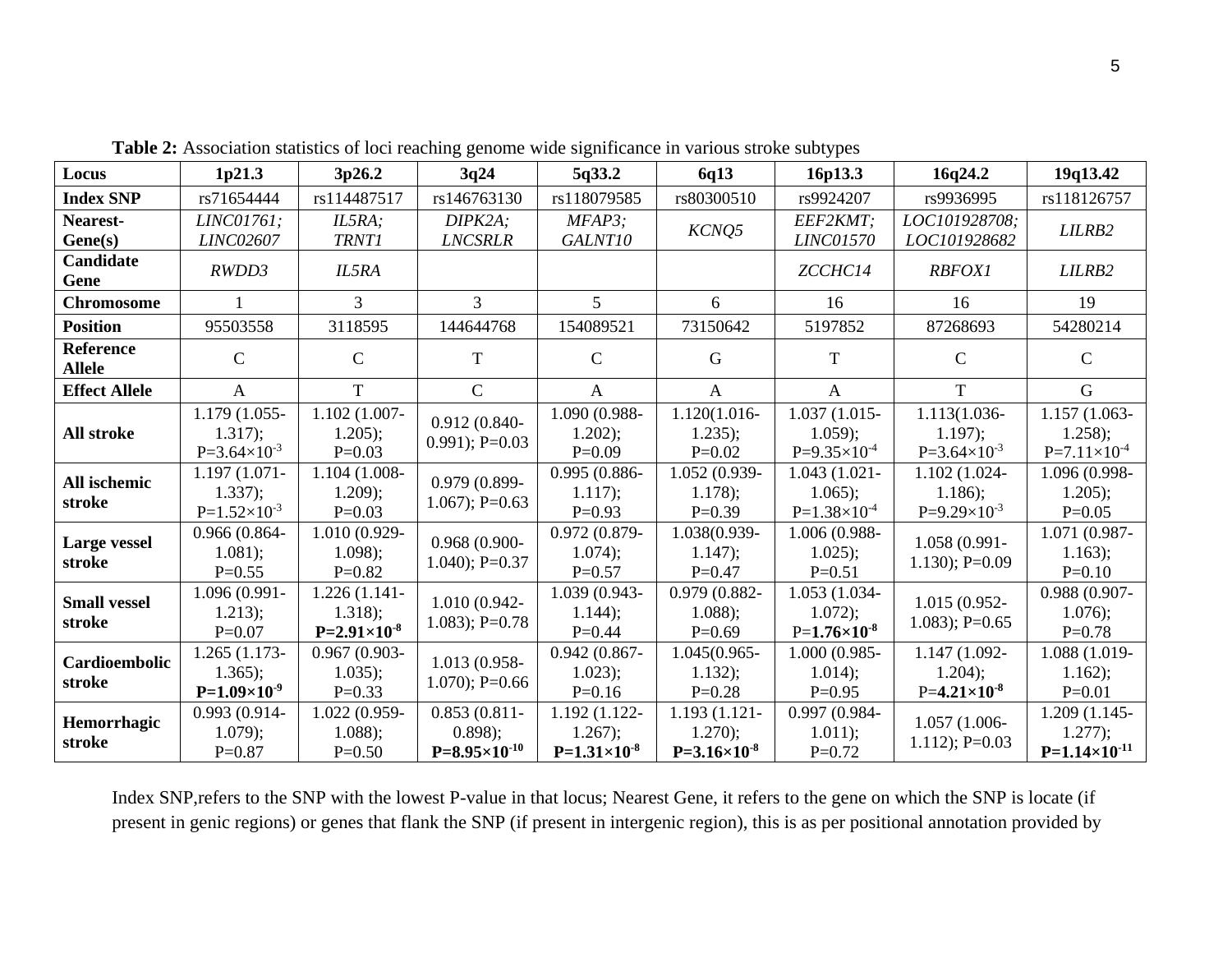ANNOVAR. Candidate Gene, it refers to genes based on functional annotation like eQTL analysis or based on literature reference for association with stroke or related trait; Reference allele, it is the reference allele in the reference genome; Effect Allele is the alternate allele in the reference genome and the allele representing the direction of effect. Genome wide significant P-values (P<**5×10-8** ) are highlighted in bold font. Detailed association statistics of these variations in presented in Supplementary Table AAA